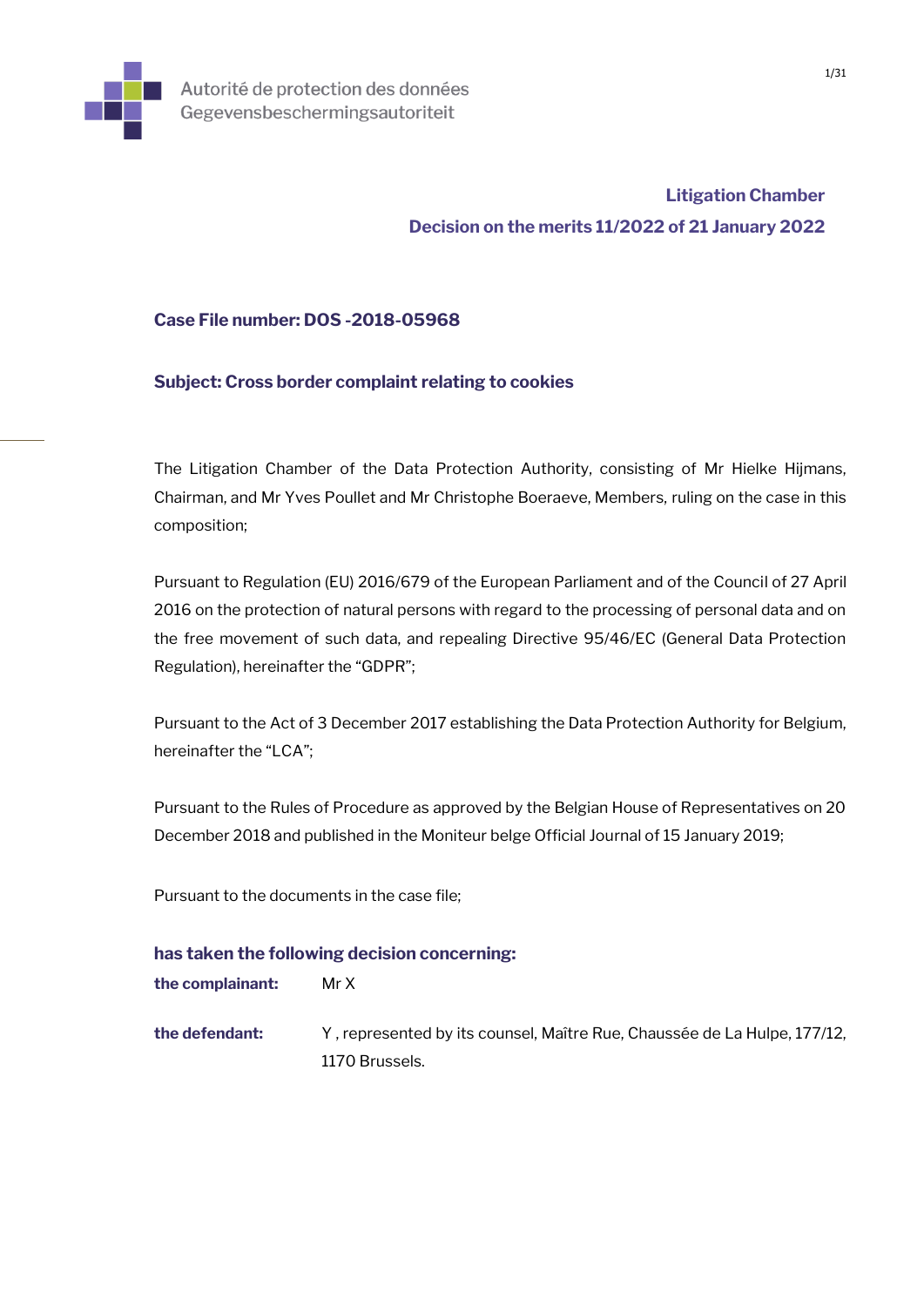### **I- Procedural antecedents**

- 1. Pursuant to the complaint received via the IMI system by the Berlin Data Protection Authority (Commissioner for Data Protection and Freedom of Information) on 24 August 2018 to the Data Protection Authority (DPA);
- 2. Pursuant to the decision of 23 November 2018 of the Chairman of the Litigation Chamber to transfer the case file to the inspection service for investigation;
- 3. Pursuant to the Inspection Service's (hereafter, the IS) investigation report of 19 October 2019;
- 4. Pursuant to the exchanges between the Berlin Data Protection Authority (Berliner Beauftragte für Datenschutz und Informationsfreiheit) and the DPA, in the context of article 60 of the GDPR;
- 5. Pursuant the decision of 29 April 2020 of the Chairman of the Litigation Chamber that the case file was ready for investigation on the merits pursuant to Articles 95 § 1, 1° and 98 LCA, the Chairman invited the parties to submit by letter on the same date;
- 6. Pursuant to the submissions of the defendant, received on 9 June 2020;
- 7. Pursuant to the absence of submissions in response from the complainant;
- 8. Pursuant to the defendant's summary submissions, received on 21 July 2020;
- 9. Pursuant to the translation of exhibits of the procedure (inspection report and defendant's submissions) into the language of the plaintiff (German);
- 10. Pursuant to the hearing of 30 April 2021 in the presence of the defendant, represented by its legal counsel Maître Rue, in the absence of the plaintiff, although he was summoned;
- 11. Pursuant to the dispatch, to the parties, of the minutes of the hearing and the comments of the parties;

## **II- The facts of the complaint**

12. The complainant raises in his complaint that the tool for selecting advertising preferences does not work, in that the cookie opt-out option for many third parties does not work (although he clicks on the opt-out option, the opt-in option is automatically reset). He thus argues that his consent to receiving these cookies is forced and therefore not free in the sense of article 4.11 and 7 of the GDPR.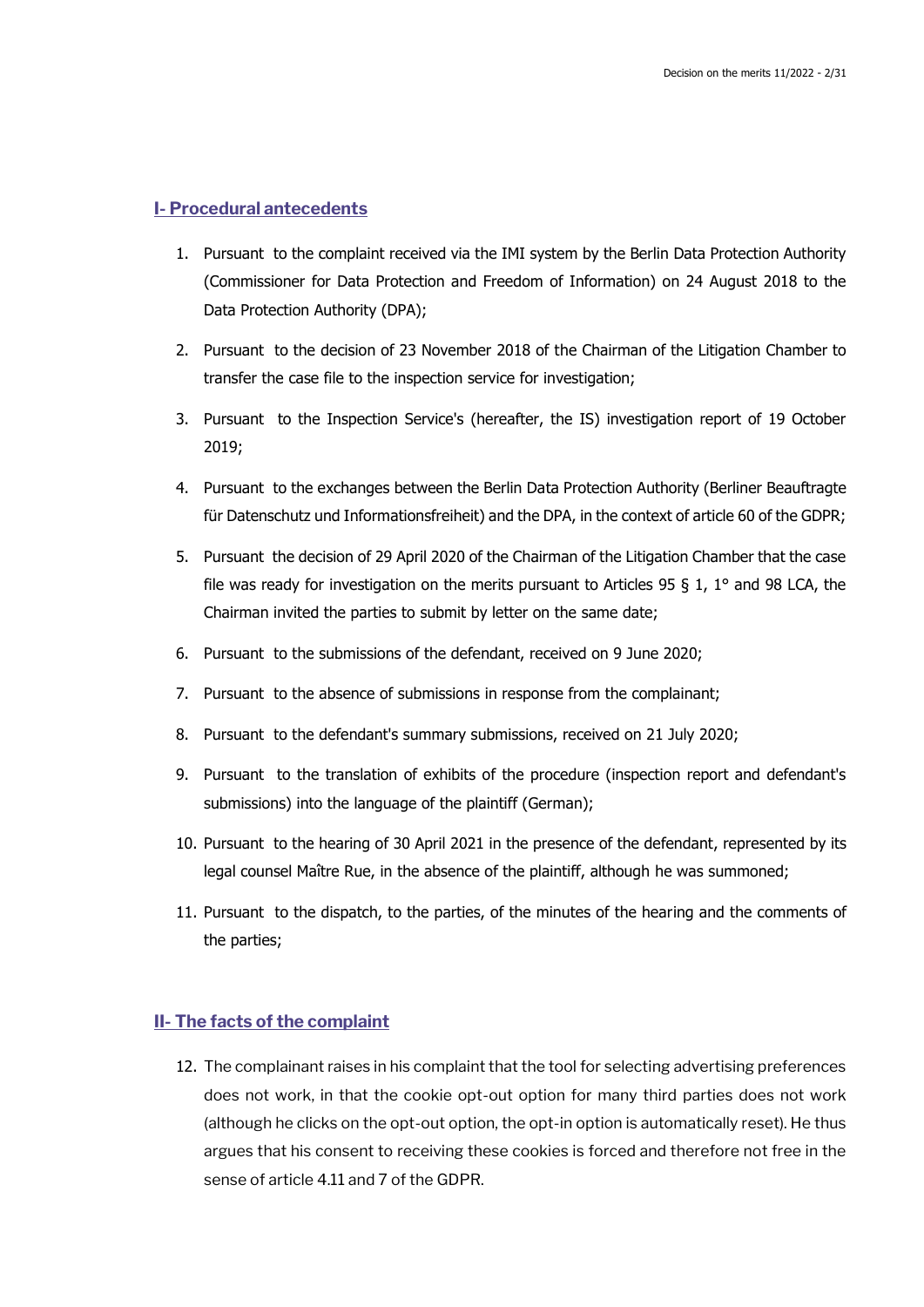- 13. He also claims that the website requires the user to accept cookies in order to be able to select their advertising preferences.
- 14. The cookie in question informs the defendant whether or not the user's browser accepts cookies from third parties. The Litigation Chamber therefore understands that the complainant objects to the placement of the cookie and the subsequent processing of his personal data by the defendant.
- 15. The Litigation Chamber will examine the facts reported by the complainant in the context of the task of monitoring compliance with the GDPR entrusted to the DPA (of which it is the administrative litigation body) by the European legislator (article 58 of the GDPR) and by the Belgian legislator (article 4 LCA), both in the light of the articles of the GDPR referred to in the complaint form that he introduced on 24 August 2018, and in the light of the articles of the GDPR as examined in the IS report.
- 16. The breaches identified in the IS report will be examined in the first instance. The grievances raised by the complainant in his complaint will then be examined.

### **III- Findings of the Inspection Service**

17. As a result of its investigation the IS produced an investigation report in which it identified combined breaches of articles 5 and 6, 12 and 13, 24 and 30, 24 and 32, and 37 of the GDPR.

## Report on the principles relating to the processing of personal data (article 5 of the GDPR) and on the lawfulness of processing (article 6 of the GDPR):

"*The technical analysis report of 03/07/2019 (exhibit no. 12), the relevant elements of which on pages 9/14 and 10/14 are quoted below, demonstrates the existence of the following practices which are incompatible with the principle of lawfulness, fairness, transparency of article 5 of the GDPR and with the obligation of lawfulness of processing of article 6 of the GDPR: "Upon connection to the site […] on the home page (screenshot 8) a cookie is already*  loaded in the browser although no information has been delivered to the user. The cookie with *the name "third\_party\_c\_t" with the value "hey+there %21" from the domain Y is a cookie that informs Y whether or not your browser accepts third party cookies", and; "Selecting the country you are in brings up the screen in screenshot 9 which indicates that non-identifiable information is being collected. The fact that the information is non-identifiable does not make it any less personal. This box is not "transparent" and does not allow the user to have an idea of what is being collected and why*."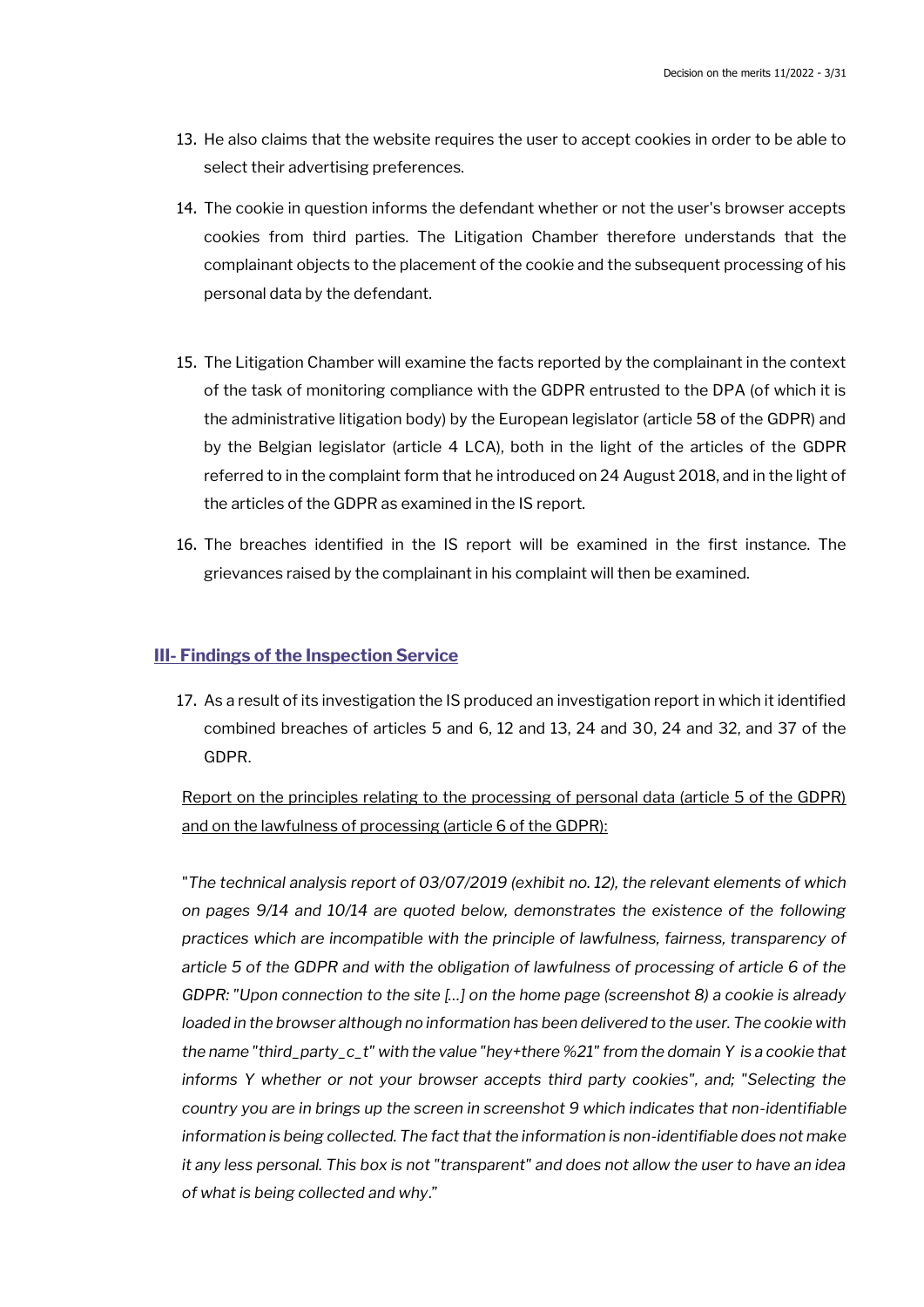Report on the transparency of information and communications and arrangements for exercising the data subject's rights (article 12 of the GDPR) and the information to be provided when personal data are collected from the data subject (article 13 of the GDPR):

As for the transparency of information, the IS finds:

*"The "Privacy Policy of* […]"*, the text of which can be found on pages 19 to 24 and explanations on pages 9 and 10 of the document [...] which was communicated to the inspection service by Y via its email of 17/07/2019 (exhibit No. 14) does not comply with article 12(1) nor with article 13 of the GDPR, which are relevant here, for the following reasons:* 

*The information provided is not always transparent and comprehensible to data subjects as required by Article 12(1) of the GDPR. Firstly, the language used is not consistent and logical, as the notions "personal information" and "private data" are used, whereas the GDPR systematically refers to "personal data."*

Furthermore, the fact that cookies are used is indicated, along with two warnings to the effect *that "disabling cookies for this purpose will prevent the control tool from working effectively and may have undesirable consequences for your overall browsing experience" and also that "deleting or rejecting cookies may have undesirable consequences for your experience of our website." These warnings are not comprehensible to data subjects and prevent their free consent to the use of cookies as they do not explain what "undesirable consequences" actually means.*

*Finally, the reference to "additional information" on the Google, Firefox, Windows and Safari sites is not understandable for the data subjects as there is no explanation of this mentioned for the data subjects*."

Concerning the fact that the information is allegedly incomplete, the IS finds:

*"The information provided is incomplete because not all the information that must be provided according to Article 13 of the GDPR is actually provided to the data subjects. Firstly, the existence of the right to withdraw consent at any time, without affecting the lawfulness of the processing based on consent carried out prior to the withdrawal of consent, is not mentioned with regard to the processing of personal data by Y; this right is only mentioned with regard to the management of cookies on the website accompanied by the*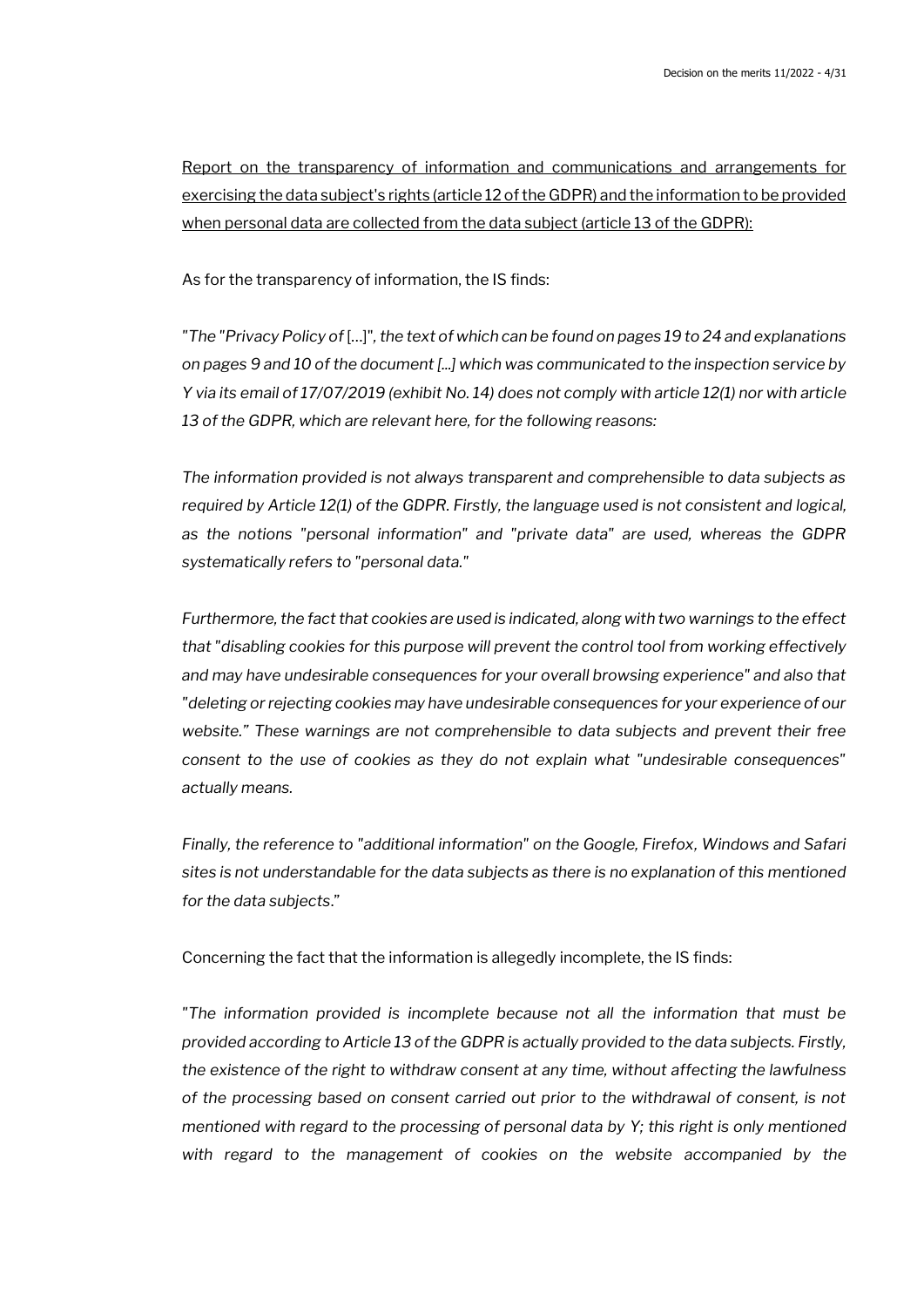*aforementioned warning that "deleting or rejecting cookies may have undesirable consequences for your experience of our website."*

#### Report on the log of processing activities (article 30 of the GDPR)

*"The log of processing activities found in the document "[FR] Annex 1\_(..) Register of GDPR controls" which was communicated to the inspection service by Y via its email of 17/7/2019 (exhibit no. 14) does not mention the identification of the third countries to which personal data are transferred for several processing activities. For these processing activities, the texts "Refer to* (…)"*, "Refer to* (…)*", "Refer to* (…)" *and "Refer to (…)" are mentioned in the column "Names of third countries or international organisations to which personal data are transferred (if possible)."*

## Report on the responsibility of the Data Controller (article 24 of the GDPR) and on the security of processing (article 32 of the GDPR)

*"The technical analysis report of 3/7/2019 (exhibit No. 12), the relevant elements of which on pages 8/14 and 9/14 are quoted below, demonstrates the existence of the following practices*  which are incompatible with the responsibility of the Data Controller in article 24 of the GDPR *and with the obligation of security of processing in article 32(1) of the GDPR:*

*In screenshot 1 you can see that the link to the server is* […]. *This link is an http link and not an https link. This means that the communication protocol between the client station and the*  server in question is a protocol that conveys data in clear text, i.e. not encapsulated in a tunnel *as the TLS protocol would for an https link. This means that the personal data provided by the user on this site does not have the guarantee stated in the information "Protection of your privacy" distributed at the following* link […] of *which screenshot 7 shows the extract.*

*In its guidelines on the protection of personal data through web services provided by the European institutions, the European Data Protection Supervisor (EDPS) recommends the use of secure protocols in the transmission of personal data through web services.* 

*The use of an http link instead of an https link and the consequences for the security of the processing as mentioned above is also incompatible with the guarantee set out in the "Privacy Policy of* […]", *the text of which can be found on pages 19 to 24 and explanations on pages 9 and 10 of the document "[FR] Letter of response –* (…)" which *was communicated to the Inspection Service by Y via its email of 17/07/2019 (exhibit No 14). The Inspection Service*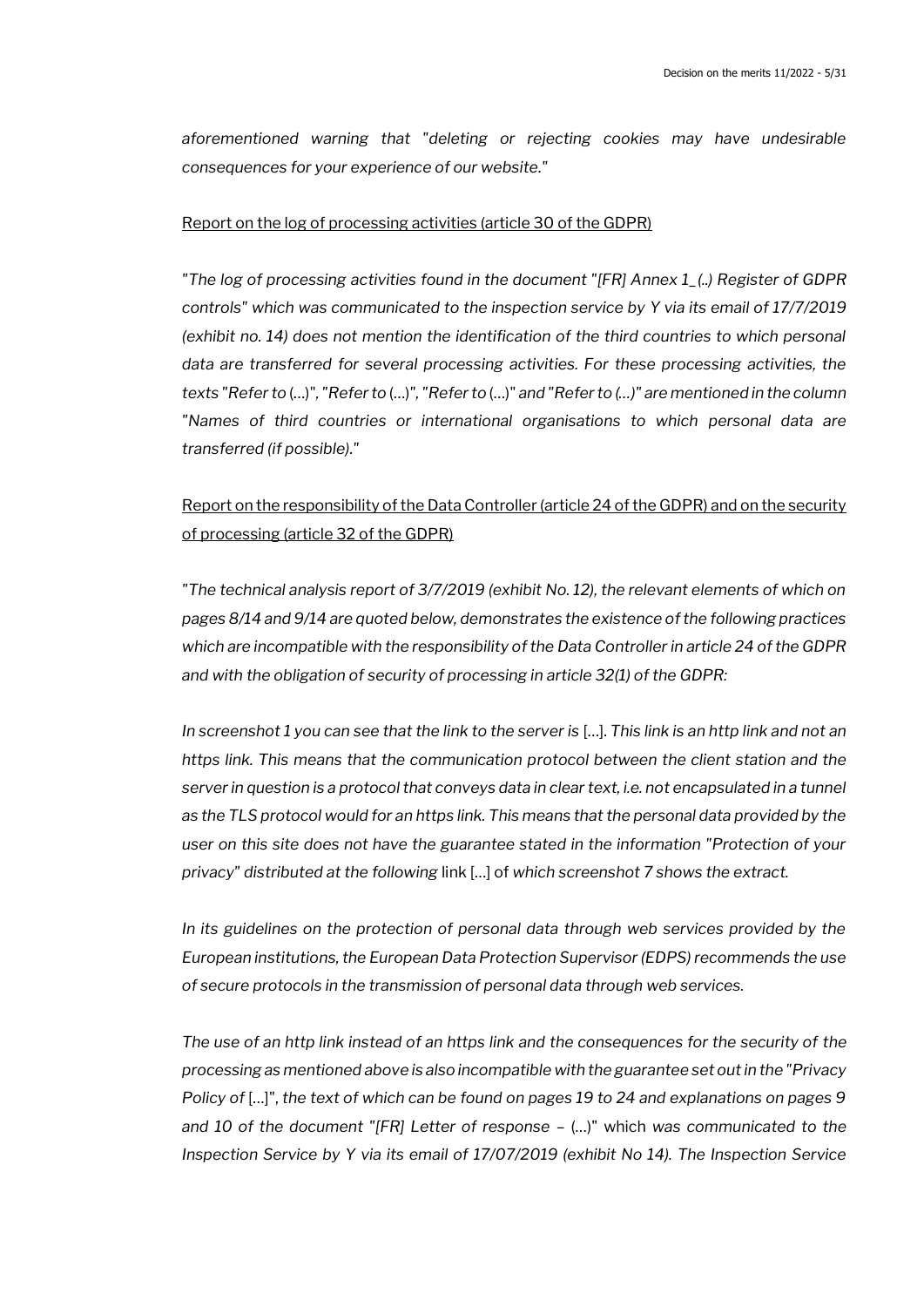*refers in this respect to the following sentences mentioned in the above-mentioned text of the Y:*

*"We are committed to respecting and protecting the privacy of everyone we deal with, have dealt with or will deal with. As part of our commitment, we seek to give you clear information and control over the personal information we hold about you, as well as other non-personal data we may collect and use during your visit to this website." "No other personal information will be shared with any other third party."*

## Findings on the responsibility of the Data Controller (article 24 of the GDPR) and on the designation of the Data Protection Officer (article 37 of the GDPR)

*"In the document "[FR] Letter of response –* (…)" *which was communicated to the inspection service by Y via its email of 17/7/2019 (exhibit No. 14) appears on pages 10-11 and pages 25- 31 a motivation for the decision not to appoint a data protection officer within the organisation; according to "The summary of the submission is that the (…) is not obliged to appoint a dedicated Data Protection Officer."*

*The aforementioned "decision" and its motivation is not in line with article 24(1) GDPR, nor with article 37(1) GDPR for the following reasons: There is currently no official decision taken by SADC on whether or not to appoint a Data Protection Officer despite the obligation imposed by article 24(1) to "implement appropriate technical and organisational measures to ensure and to be able to demonstrate that processing is performed in accordance with this Regulation." The document "Re DOS-2018 -05968 -0J0-VI M -questions in the framework of an inspection investigation\_FR" which was communicated to the inspection service by the Y via its email of 9/9/2019 (exhibit no. 17) mentions on pages 10 to 11 that the above-mentioned decision "will be put on the agenda of our next Board of Directors meeting in November 2019 in order to make sure that the decision taken has been formally documented.*

*The elements of the technical analysis report of 03/ 07/ 2019 (exhibit no. 12) quoted above in the present report demonstrate that a cookie "informs Y as to whether or not your browser accepts cookies from third parties" which requires the designation of a Data Protection Officer on the basis of article 37, paragraph 1, b) of the GDPR. This cookie is clearly linked to the functioning of the website www.youronlinechocies.com given the explanations of Y regarding this website on pages 3 to 9 of the document "[FR] Letter of response – [...]" which was communicated to the inspection service by Y via its email of 17/07/2019 (exhibit no. 14) and permits regular and systematic large-scale monitoring of data subjects."*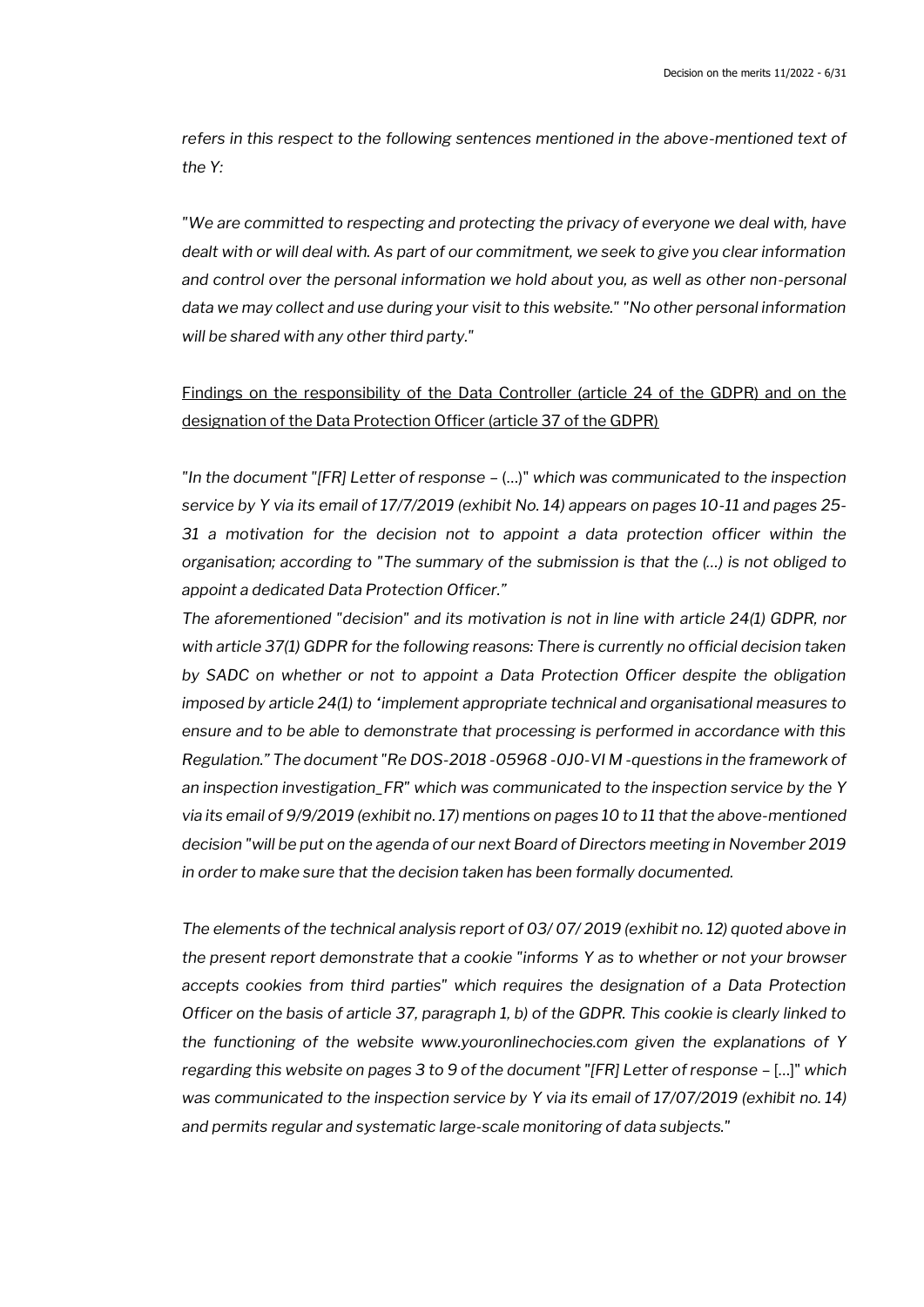18. As a reminder, the IS is independent from the Litigation Chamber (henceforth the "LC"). The investigation report produced by the IS is only one of the elements on which the LC bases its decision.

## **IV- Motivation**

#### **IV.1- On the competence of the DPA**

#### **IV.1.1- On the competence of the DPA under the IMI system**

- 19. Article 56 of the GDPR states that "*Without prejudice to Article 55, the supervisory authority of the main establishment or of the single establishment of the controller or processor shall be competent to act as lead supervisory authority for the cross-border processing carried out by that controller or processor in accordance with the procedure provided in Article 60."*
- 20. Article 4.23 of the GDPR explains the concept of cross-border processing in the following terms:

 $'$ (a) processing of personal data which takes place in the context of the activities of *establishments in more than one Member State of a controller or processor in the Union where the controller or processor is established in more than one Member State; or*

*(b) processing of personal data which takes place in the context of the activities of a single*  establishment of a controller or processor in the Union but which substantially affects or is *likely to substantially affect data subjects in more than one Member State."*

21. The defendant has its sole place of business in Belgium, but its activities (more particularly, its website youronlinechoices, which can be visited from any EU Member State) substantially affect or are likely to substantially affect data subjects in several Member States, including the complainant in Germany. The Litigation Chamber bases its competence on a combined reading of Articles 56 and 4.23.b) of the GDPR. A case has been referred to the DPA by the Data Protection Authority in Berlin, following a complaint by the complainant to an authority in the Member State in which he is habitually resident, in accordance with Article 77.1 of the GDPR, and the DPA has declared itself to be the lead supervisory authority (Article 60 of the GDPR).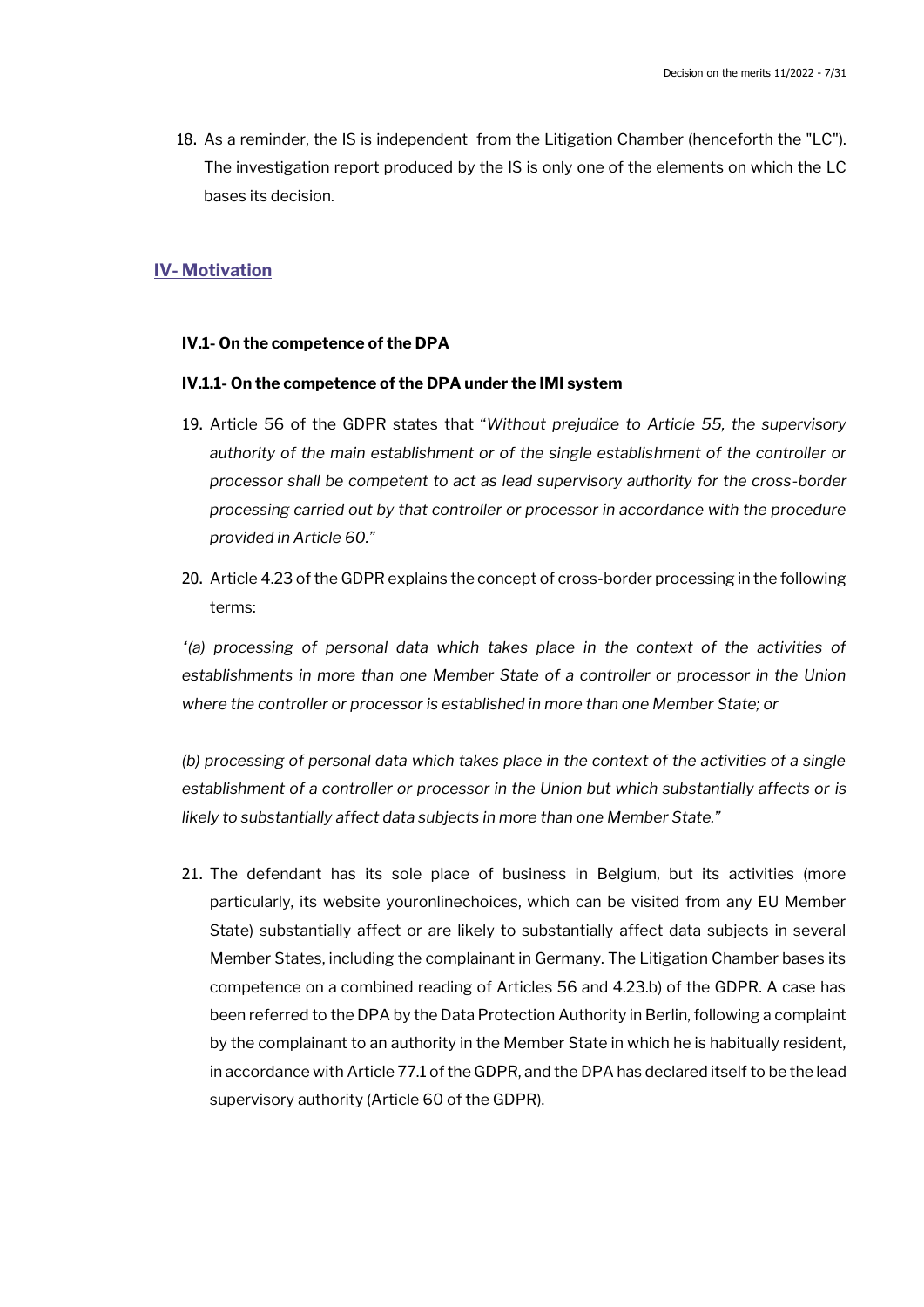#### **IV.1.2- On the competence of the DPA**

- 22. In the section below, the Litigation Chamber recalls that the DPA's competence with respect to the ePrivacy Directive has been developed in previous decisions of the Chamber, including Decisions 12/2019 of 17 December 2019, 24/2021 of 19 February 2021, as well as 19/2021 of 12 February 2021. This section contains a summary of the Chamber's position.
- 23. Pursuant to Article 4 § 1 of the LCA [the Law of 3 December 2017 establishing the DPA, the DPA is responsible for monitoring the respect of the fundamental principles of data protection as affirmed by the GDPR and other laws containing provisions on the protection of personal data processing.
- 24. Pursuant to Article 33 § 1 of the LCA, the Litigation Chamber is the administrative litigation organ of the DPA. Among other things, it deals with complaints that are sent to it via the IMI system, on the basis of Article 56 of the GDPR.
- 25. Pursuant to Articles 51 et seq. of the GDPR and Article 4.1 of the LCA, it is the duty of the Litigation Chamber as the administrative litigation organ of the DPA to exercise effective control over the application of the GDPR, to protect the fundamental rights and freedoms of natural persons with regard to data processing, and to facilitate the free flow of personal data within the Union.
- 26. As the defendant acknowledges, the website collects personal data through three types of cookies (audience cookies, "chat box" cookies, and session cookies), and therefore processes this personal data.
- 27. The Litigation Chamber is competent to rule on cases concerning the processing of personal data, pursuant to Article 4, § 1 of the LCA and Article 55 of the GDPR, and in compliance with Article 8 of the Charter of Fundamental Rights of the European Union.
- 28. Furthermore, under Belgian law, the Belgian Institute for Postal Services and Telecommunications (BIPT) is the controller for the Electronic Communications Law (ECL hereinafter), including Article 129 of the ECL which implements Article 5.3 of Directive 2002/58<sup>1</sup> (hereinafter, the "ePrivacy Directive"), in accordance with Article 14, § 1 of the Law of 17/01/2003 on the status of the regulator of the Belgian postal and telecommunications sectors.

<sup>1</sup> Directive 2002/58/EC of the European Parliament and of the Council of 12 July 2002 concerning the processing of personal data and the protection of privacy in the electronic communications sector (Directive on privacy and electronic communications, as amended by Directive 2009/136/EC of the European Parliament and of the Council of 25 November 2009, hereinafter the "ePrivacy Directive").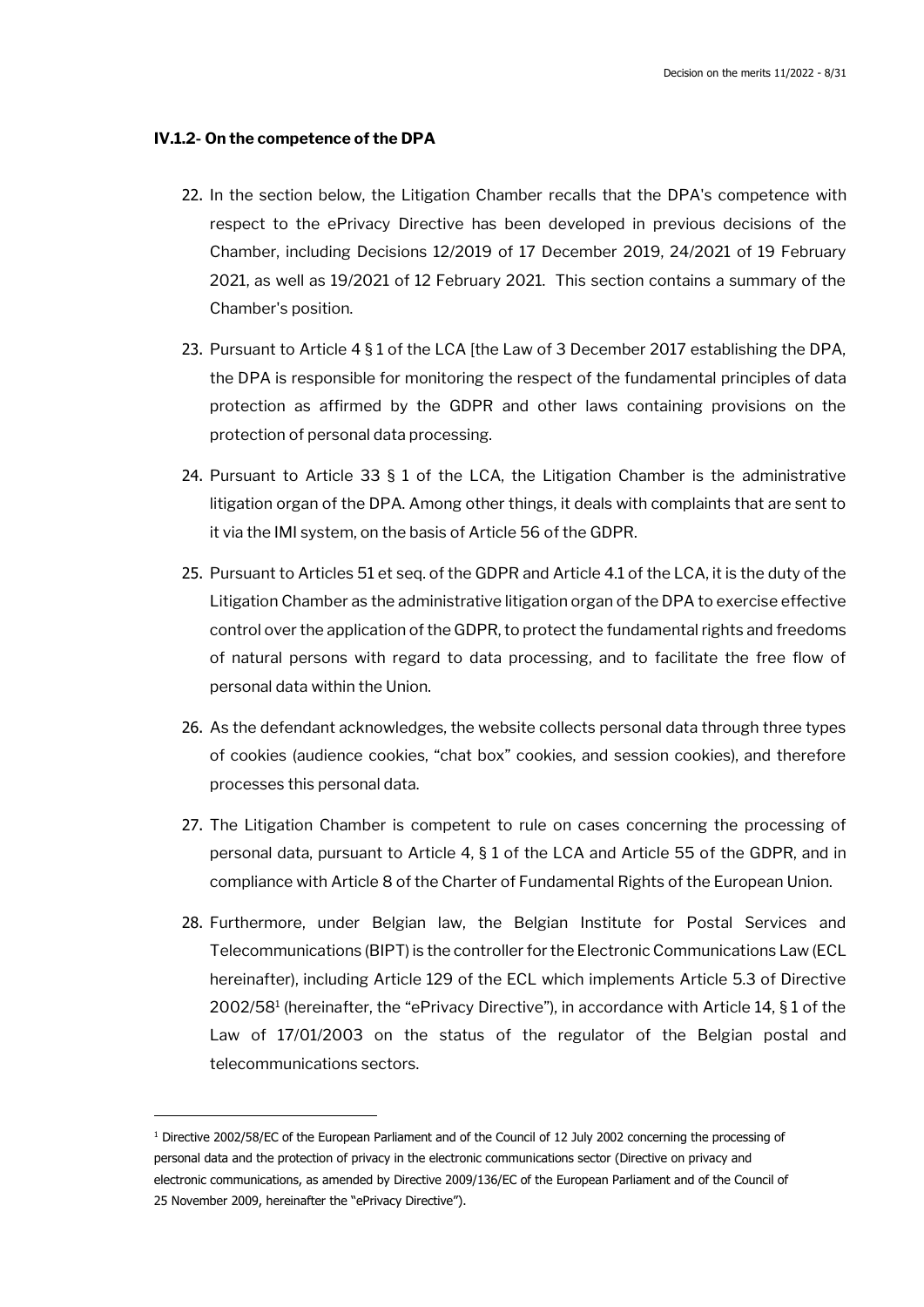- 29. In its Opinion 5/2019 on the interaction between the ePrivacy Directive<sup>2</sup> and the GDPR. the European Data Protection Board (hereinafter: "EDPB") confirmed that data protection authorities are competent to apply the GDPR to data processing operations, including in contexts where other authorities would be competent, pursuant to the national transposition of the ePrivacy Directive, to supervise certain aspects of personal data processing.
- 30. This Opinion also indicates that the ePrivacy Directive aims to "clarify and complement" the provisions of the GDPR with regard to the processing of personal data in the electronic communications sector, thereby ensuring compliance with Articles 7 and 8 of the EU's Charter of Fundamental Rights.
- 31. The Litigation Chamber notes in this respect that Article 8.3 of the Charter provides that the processing of personal data is subject to monitoring by an independent authority tasked with data protection.
- 32. In addition, the legal predecessor of the EDPB (the Article 29 Data Protection Working Party, hereinafter: Data Protection Working Party) also clarified that the requirements of the GDPR for obtaining valid consent apply to the situations that fall within the scope of the ePrivacy Directive<sup>3</sup> .
- 33. In the Planet49 judgement, the Court of Justice of the European Union confirmed that the collection of data through cookies can be said to constitute personal data processing<sup>4</sup> . Therefore, the Court interpreted Article 5.3 of the ePrivacy Directive in the light of the GDPR<sup>5</sup>, in particular on the basis of Article 4.11, Article 6.1.a of the GDPR (consent requirement), and Article 13 of the GDPR (information to be provided).
- 34. As mentioned above, the competence of the BIPT to monitor certain aspects of processing – such as the placement of cookies on the Internet user's terminal equipment – does not negatively impact the general competence of the DPA. As specified by the EDPB, data protection authorities remain competent for processing operations (or aspects of processing operations) for which the ePrivacy Directive does not lay down specific rules<sup>6</sup>. There is indeed a complementarity of competences between BIPT and the DPA in this case, insofar as on the basis of article 4 of the LCA, the DPA is responsible for

<sup>2</sup> EDPB, Opinion 5/2019 on the interactions between the "privacy and electronic communications" directive and the GDPR, in particular as regards the competence, tasks, and powers of data protection authorities, § 69

<sup>&</sup>lt;sup>3</sup> Data Protection Working Party, Guidelines on consent under Regulation 2016/679, WP259, p. 4.

<sup>4</sup> Judgement of the Court of 1 October 2019, Planet49, C-673/17, ECLI:EU:C:2019:801, point 45.

<sup>&</sup>lt;sup>5</sup> As well as in the light of Directive 95/46/EC of the European Parliament and of the Council of 24 October 1995 on the protection of natural persons with regard to the processing of personal data and the free circulation of such data.

<sup>6</sup> EDPB, Opinion 5/2019 on the interactions between the "privacy and electronic communications" directive and the GDPR, in particular as regards the competence, tasks, and powers of data protection authorities, § 69.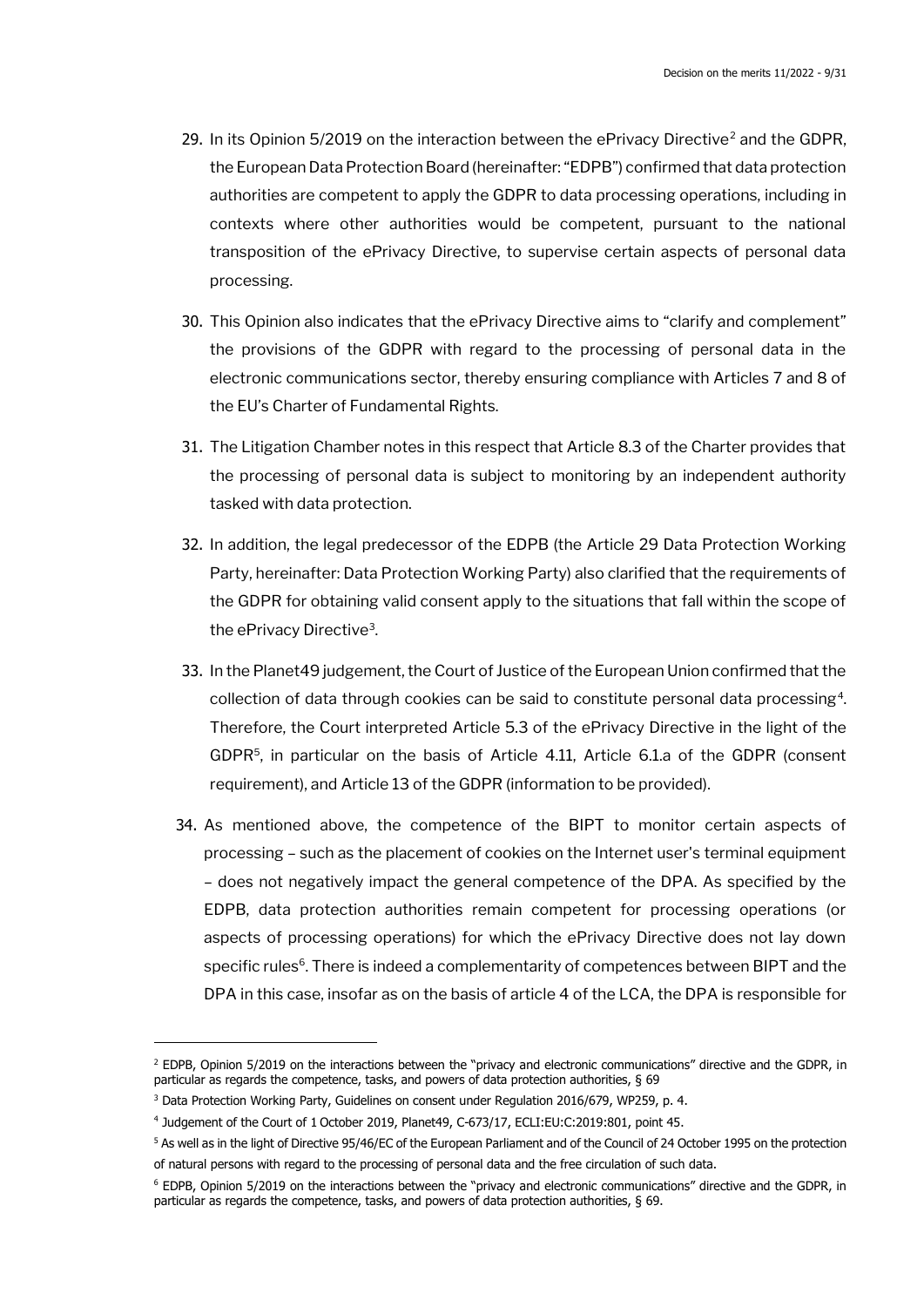monitoring compliance with the fundamental principles of data protection (as affirmed by the GDPR and in the other laws containing provisions relating to the protection of personal data), and that consent is indeed a fundamental principle in this field.

- 35. Furthermore, the complaint also relates to the processing that takes place following the placement of the contentious cookie.
- 36. Furthermore, the aforementioned Opinion 5/2019 of the EDPB on the interaction between the ePrivacy Directive<sup>7</sup> and the GDPR also states that national procedural law determines what should happen when a data subject lodges a complaint with the Data Protection Authority regarding an instance of personal data processing (such as data collection by means of cookies), without also complaining about (potential) violations of the GDPR. This corresponds well to the present case.
- 37. In this respect, the Brussels Court of First Instance has clearly indicated that the legal predecessor of the DPA was competent to submit a request to a court "insofar as it concerned alleged violations of the Privacy Law of 8 December 1992, to which Article 129 of the ECL, which clarifies and complements it, expressly refers"<sup>8</sup>. As indicated below, Article 129 of the ECL is the implementation in Belgian law of Article 5.3 of the ePrivacy Directive.
- 38. The DPA is thus competent to verify whether or not the requirement of the fundamental principle of consent around the challenged cookie complies with the consent requirements of the GDPR.
- 39. The DPA is also competent to verify compliance with all other conditions made mandatory by the GDPR - such as transparency of processing (Article 12 of the GDPR) or information to be provided (Article 13 of the GDPR).
- 40. As confirmed by the Court of Justice in the Facebook et al. judgement, only the recording and reading of personal data by means of cookies falls within the scope of Directive 2002/58/EC, while "all prior operations and subsequent activities involving the processing of such personal data by means of other technologies fall within the scope of the [GDPR]".<sup>9</sup>

 $<sup>7</sup>$  EDPB, Opinion 5/2019 on the interactions between the "privacy and electronic communications" directive and the GDPR, in</sup> particular as regards the competence, tasks, and powers of data protection authorities, 12/03/2019, § 70.

<sup>8</sup> Brussels Court, 24th Chamber for Civil Cases, 16 February 2018, Docket No. 2016/153/A, point 26, p. 51, available at: https://www.autoriteprotectiondonnees.be/news/lautorite-de-protection-des-donnees-defend-son-argumentation-devantlacour- dappel-de-bruxelles.

<sup>&</sup>lt;sup>9</sup> Judgement of the Court of 15 June 2021, C-645/19, ECLI:EU:C:2021:483, point 74.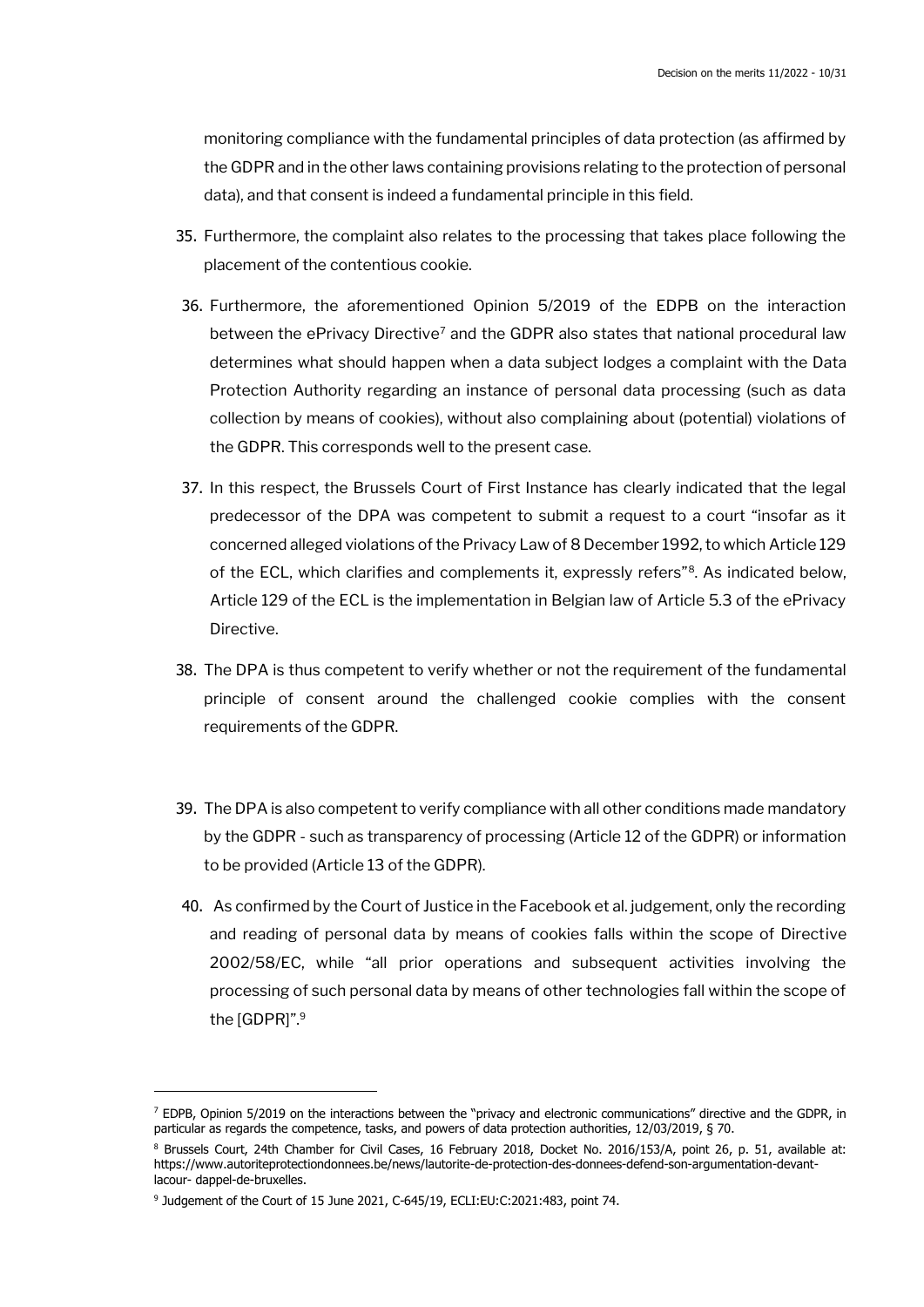## **IV.2- As regards breaches of the principles of transparency (article 5.1.a and 12 and 13 of the GDPR) and lawfulness (article 6 of the GDPR)**

IV.2.1.1-Reminder of the basic legal principles concerning the use of tracking tools and cookies

- 41. Before examining the corresponding breaches identified by the IS report, the Litigation Chamber considers it useful, for educational purposes, to provide a short introduction to the subject of cookies and to recall the basic legal principles concerning tools for tracking internet users, of which cookies are a part.
- 42. The term "trackers" includes cookies and HTTP variables, which may include web beacons, flash cookies, access to terminal information from APIs (LocalStorage, IndexedDB, advertising identifiers such as IDFA or Android ID, GPS access, etc.), or any other software or operating system generated identifier (serial number, MAC address, unique terminal identifier (UTI), or any data that is used to calculate a unique fingerprint of the terminal), or any other identifier generated by a software or an operating system (serial number, MAC address, unique terminal identifier (UTI), or any set of data that is used to calculate a unique fingerprint of the terminal (e.g. via fingerprinting).
- 43. These cookies and other trackers can be distinguished according to different criteria, such as the purpose they serve, the domain that sets them or their lifetime. Cookies can thus be used for many different purposes (among others, to support communication on the network - "connection cookie" -, to measure the audience of a website - "audience measurement, analytical or statistical cookies" -, for marketing and/or behavioural advertising purposes, for authentication purposes, etc.).
- 44. Cookies can also be distinguished according to the domain that sets them, so they are "first-party" or "third party." A first-party cookie is set directly by the owner of the website visited, whereas a third-party cookie is set by a domain other than the one visited (e.g. when the site incorporates elements from other sites such as images, social media plugins - the Facebook "Like" button for example - or advertisements). When these elements are retrieved by the browser or other software from other sites, these sites may also place cookies that can then be read by the sites that have placed them. These "third party cookies" allow these third parties to track the behaviour of internet users over time and across multiple sites and to create internet user profiles from this data.
- 45. Cookies can also be distinguished according to their validity period, between "session" and "persistent" cookies. "Session cookies" are automatically deleted when the browser is closed, whereas persistent cookies remain stored on the device used until their expiry date (which can be expressed in minutes, days or years).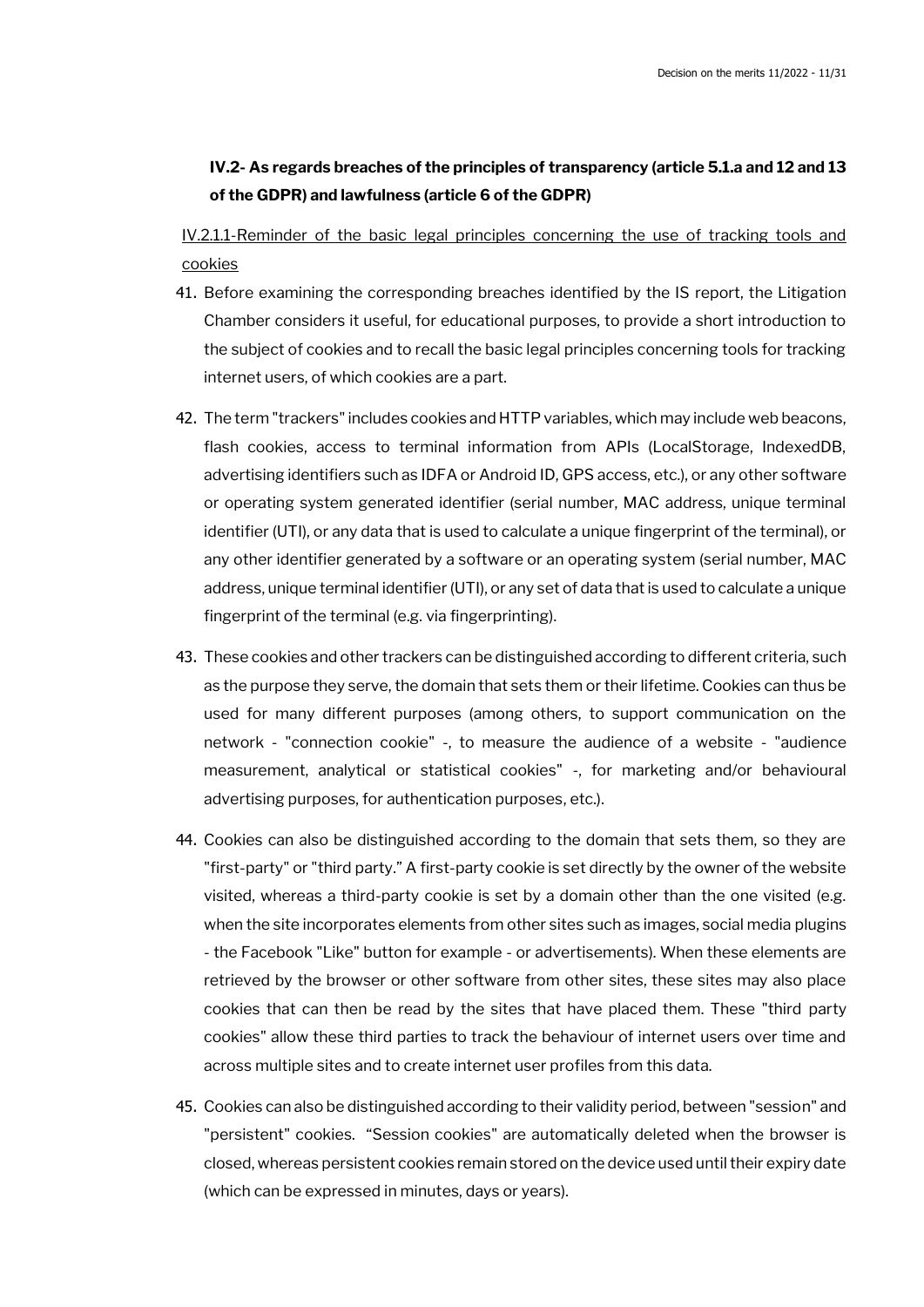- 46. From a legal point of view, a distinction should be made between trackers which require consent from the user and those that do not.
- 47. Trackers that do not require consent are those that are strictly necessary for the provision of an online communication service expressly requested by the user, or trackers that are intended to enable the transmission of the communication by electronic means. These trackers do not require the consent of users. The processing of personal data in the latter trackers is generally based on the legitimate interest of the data controller (article 6.1.f of the GDPR).
- 48. This does not prevent, however, in respect of the principle of transparency, informing Iinternet users of their use and reminding them that they can use their browser settings to block them and in this case mentioning the potentially negative effects, on the functioning of the site, on doing so. The associated processing of personal data obviously remains subject to the principles of the GDPR.
- 49. Cookies which do not require consent include those that retain the user's choice to store trackers, those that are used for authentication to a service, those that retain the contents of a shopping cart, or those that personalise the user interface (e.g. for language selection or service layout), where such personalisation is an intrinsic and expected feature of the service.
- 50. Prior consent must be obtained for other cookies and trackers. Moreover, processing on the basis of legitimate interest is also prohibited for these cookies. Thus, prior user consent is required for all cookies that do not have the exclusive purpose of enabling or facilitating communication by electronic means or that are not strictly necessary for the provision of an online communication service at the express request of the user. These may for example be related to the display of personalised or non-personalised advertising (since trackers are used to measure the audience of the advertising displayed in the latter case) or to sharing features on social networks. In the absence of consent (i.e. in the event of a refusal by the user), these cookies cannot be stored and/or read on the user's terminal.<sup>10</sup>

IV.2.1- As regards the breach concerning the use of a cookie without prior information of the user

51. In essence, the IS identifies two shortcomings in this regard:

<sup>&</sup>lt;sup>10</sup> See the Knowledge Centre's Recommendation No. 01/2020 of 17 January 2020 on the processing of personal data for direct marketing purposes concerning many practical aspects and examples on the use of cookies in compliance with the GDPR, particularly concerning consent and transparency (p78 +s). See also the CNIL practical sheet "Cookies and trackers: how to make my website compliant", 01 October 2020, https://www.cnil.fr/fr/cookies-et-traceurs-comment-mettre-mon-site-web-enconformite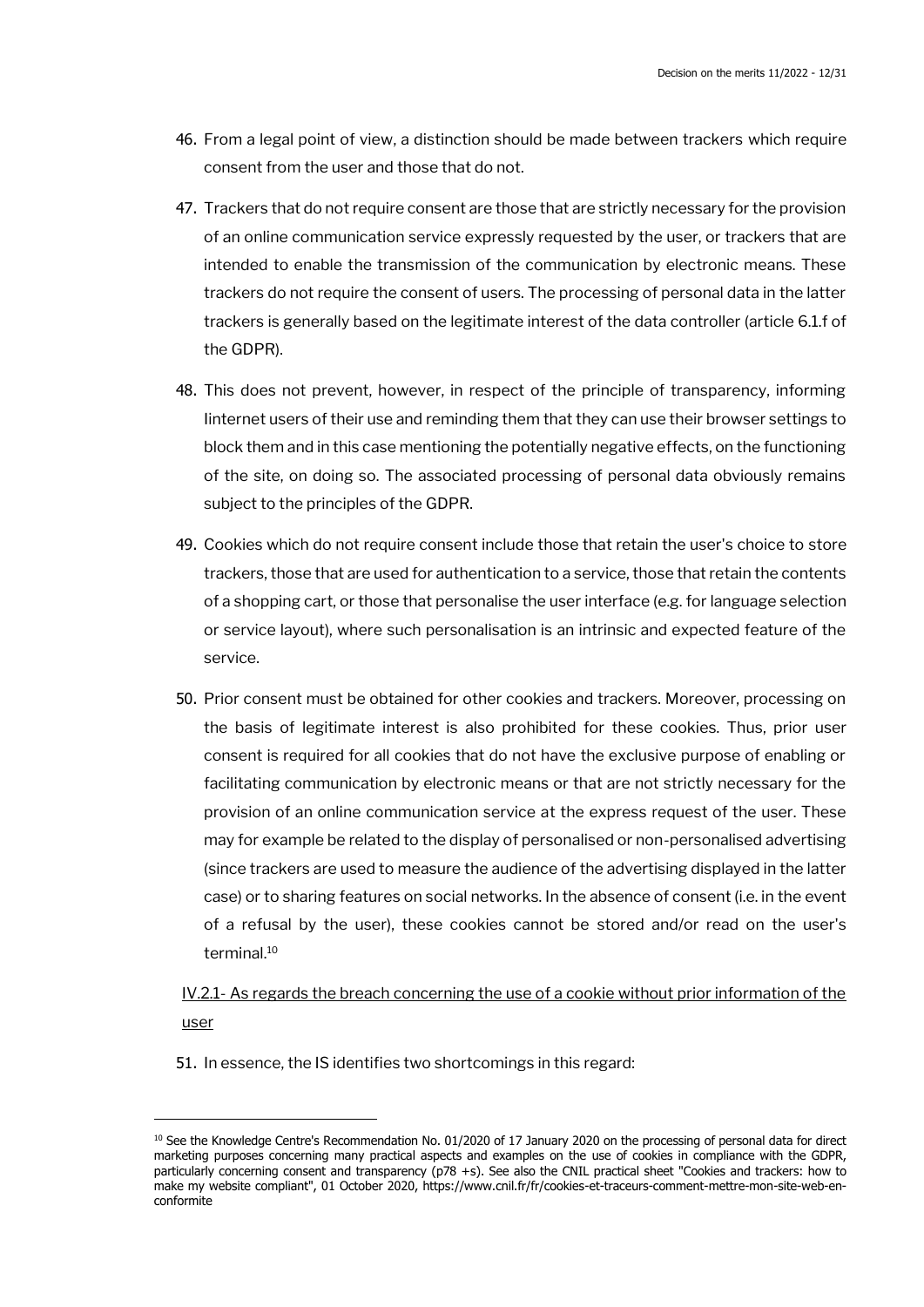- Article 12(1) of the GDPR provides that the controller must take appropriate measures to provide the data subject with any information referred to in particular in article 13 of the GDPR in a concise, transparent, comprehensible and easily accessible manner, in clear and simple terms. Article 12.2 of the GDPR provides that the data Controller must facilitate the rights of the data subject.

- Article 13(1) and (2) state, with regard to the information to be provided when personal data are collected from the data subject

*"1. Where personal data relating to a data subject are collected from the data subject, the controller shall, at the time when personal data are obtained, provide the data subject with all of the following information:*

- *a) the identity and the contact details of the controller and, where applicable, of the controller's representative; identity and contact details of the controller and, where appropriate, of the controller's representative*
- *b) the contact details of the data protection officer, where applicable;*
- *c) the purposes of the processing for which the personal data are intended as well as the legal basis for the processing;*
- *d) where the processing is based on point (f) of article 6(1), the legitimate interests pursued by the controller or by a third party;*
- *e) the recipients or categories of recipients of personal data, if any; and*
- *f) where applicable, the fact that the controller intends to transfer personal data to a third country or international organisation and the existence or absence of an adequacy decision by the Commission, or in the case of transfers referred to in article 46 or 47, or the second subparagraph of article 49(1), reference to the appropriate or suitable safeguards and the means by which to obtain a copy of them or where they have been made available.*

*2. In addition to the information referred to in paragraph 1, the controller shall, at the time when personal data are obtained, provide the data subject with the following further information necessary to ensure fair and transparent processing:*

- *a) the period for which the personal data will be stored, or if that is not possible, the criteria used to determine that period;*
- *b) the existence of the right to request from the controller access to and rectification or erasure of personal data or restriction of processing concerning the data subject or to object to processing as well as the right to data portability;*
- *c) where the processing is based on point (a) of article 6(1) or point (a) of article 9(2), the existence of the right to withdraw consent at any time, without affecting the lawfulness of processing based on consent before its withdrawal;*
- *d) the right to lodge a complaint with a supervisory authority;*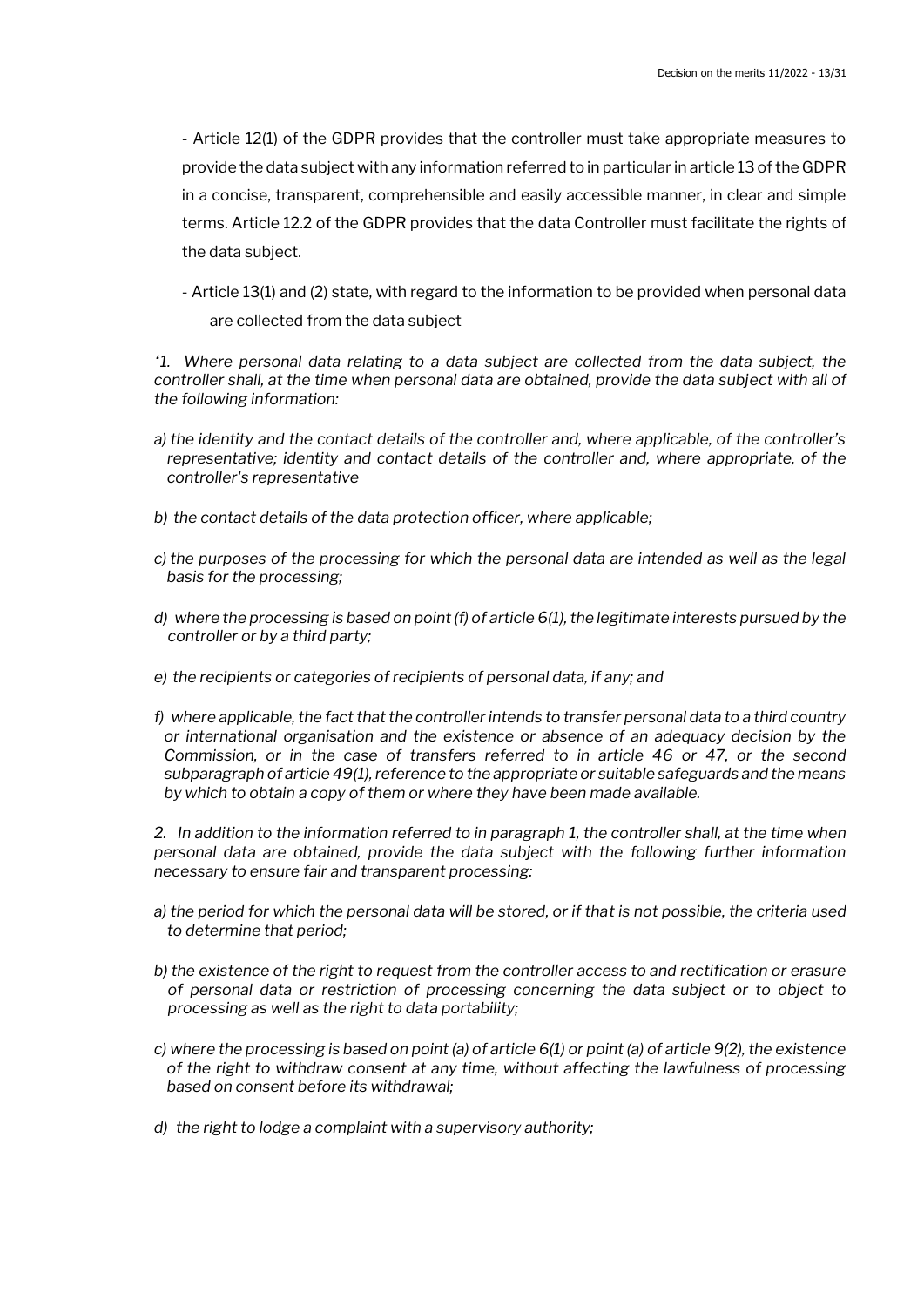*e) the existence of automated decision-making, including profiling, referred to in article 22(1) and (4) and, at least in those cases, meaningful information about the logic involved, as well as the significance and the envisaged consequences of such processing for the data subject.*

- 52. The Litigation Chamber recalls that the purpose of the principle of transparency highlighted in articles 12, 13 and 14 of the GDPR is that the data subject should be able, in accordance with the principle of fairness in article 5.1. a), to determine in advance what the scope and consequences of the processing encompass so as not to be caught off guard at a later stage as to how his or her personal data have been used. The information should be concrete and reliable, not couched in abstract or ambiguous terms and not open to different interpretations. In particular, the purposes and legal basis for the processing of personal data should be clear.
- 53. In the Planet49 judgment<sup>11</sup>, the Court of Justice of the European Union held that for the placement of cookies the data controller must provide information on the duration of the operation of the cookies as well as on whether or not third parties have access to these cookies, in order to ensure fair and transparent information (article 5.3 of the e-Privacy Directive regarding the placement of cookies is thus to be read in conjunction with the fairness principle (article 5.1. a) and the information obligations of article 13.2 (a) and (e) of the GDPR.
- 54. Pursuant to Articles 5.2 and 24 of the GDPR, the data controller must take appropriate technical and organisational measures to ensure and be able to prove that the processing of personal data using cookies is carried out in accordance with articles 12 and 13 of the GDPR.
- 55. In the case in point, the IS found, firstly, that when the user logged on to the defendant's website (homepage), a cookie was already loaded in the browser, although no information had been delivered to the user. Personal data were thus processed before the sharing of the information required by article 13 GDPR. The cookie was called "third\_party\_c\_t", and informed the defendant whether or not the user's browser accepted third-party cookies (the preference cookies of the participating companies).
- 56. The defendant acknowledges in its submissions that the user was not informed in advance about the placement of the cookie, at least in the version of the website at the time of the investigation by the inspection service. The defendant points out that the cookie in question was deleted in April 2020 following a modification of the website, and then adds that it was a first-party cookie which could be described as essential (i.e. strictly necessary,

<sup>11</sup>Judgment of the Court of 1 October 2019, C-673/17, ECLI:EU:C:2019:801.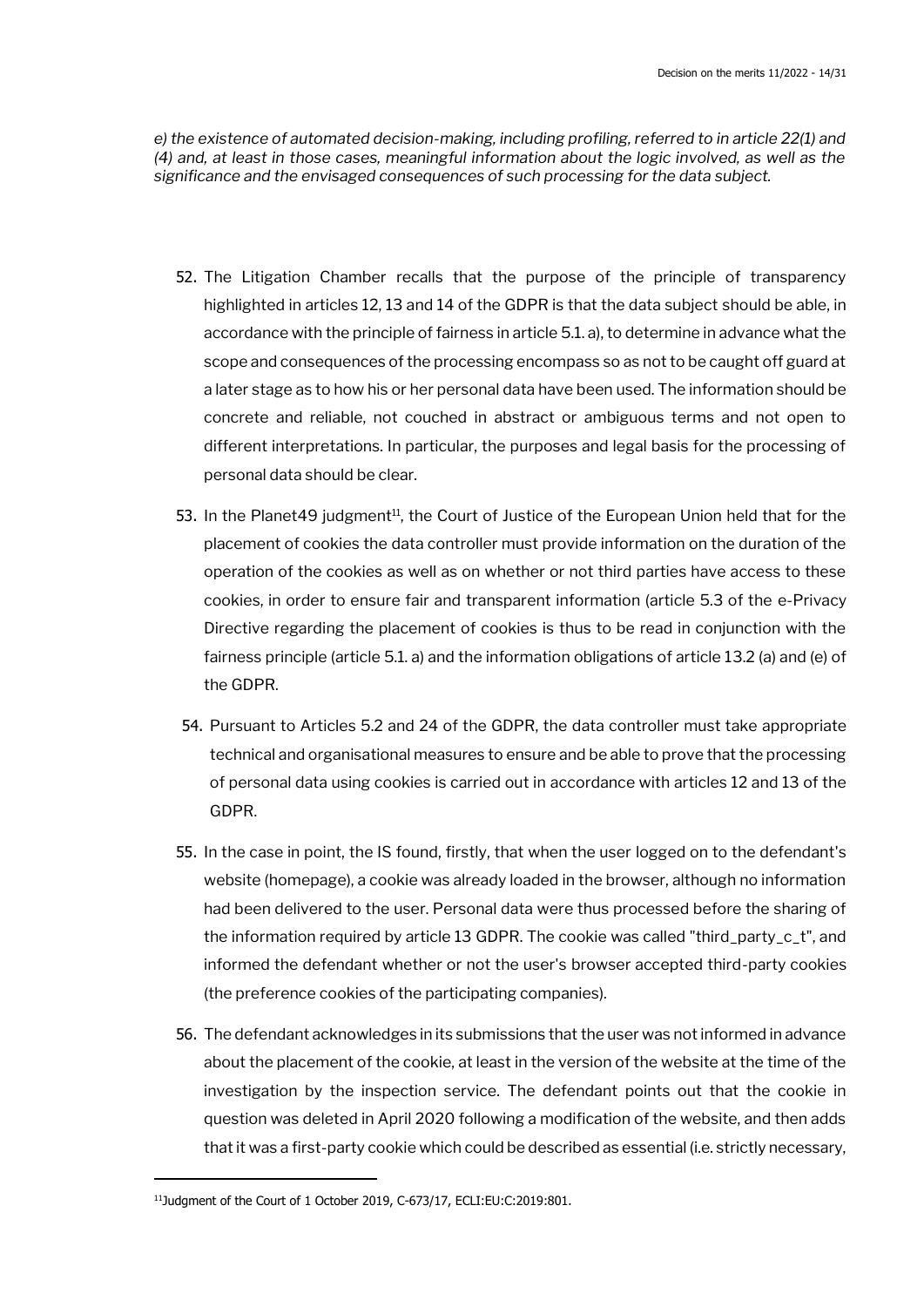which the IS report does not dispute). Moreover, this cookie did not constitute a risk for the rights and freedoms of the data subjects because it was not similar to an identifier.

- 57. As regards the period between the entry into force of the GDPR on 25 May 2018 and the deletion of the cookie in April 2020, the defendant states that for technical reasons the cookie was deposited before the banner with information on the use of cookies by the site appeared. It also explains that it was impossible to display the information about the cookie in the user's language since it is on this page that the user had to select their language/country.
- 58. It also states that as this was an essential cookie, user consent was not required. This is not disputed in the IS report.
- 59. The Litigation Chamber takes note of the modification of the defendant's website, which, as the defendant states in its submissions, strengthens its compliance with the GDPR. It also notes the deletion in April 2020 of the cookie in question. The fact remains that between the entry into force of the GDPR (25 May 2018) and the deletion of the cookie in question in April 2020, the defendant collected and processed personal data without previously informing the user.
- 60. The arguments put forward by the defendant cannot be retained, the first according to which the cookie was loaded before the information banner appeared for "technical reasons", and the second according to which the information could not be communicated to the user before the cookie was loaded since it was precisely on the page visited that the user had to choose his language/country. As regards the argument that the user had not yet selected a language, it was therefore appropriate to display the warning of the use of the cookie in English, a widespread language commonly used by other websites, before the user's language was selected.<sup>12</sup>
- 61. The argument put forward by the applicant that the impact in terms of risks to users' rights and freedoms was low is likewise irrelevant: the obligation to provide prior information applies to all types of cookies, regardless of whether their impact on the data subject's right to data protection is low or not.
- 62. The Litigation Chamber finds a breach of articles 12 and 13 of the GDPR between the entry into force of the GDPR (i.e. 18 May 2028) and the removal of the "third\_party\_c\_t" cookie in April 2020.

 $12$  The Litigation Chamber also refers to the extensive practical information on cookies available on the DPA website at https://www.autoriteprotectiondonnees.be/citoyen/themes/internet/cookies. See also Recommendation no. 01/2020 of 17 January 2020 on the processing of personal data for direct marketing purposes concerning many practical aspects and examples on the use of cookies in compliance with the GDPR, in particular concerning transparency (p78 +s)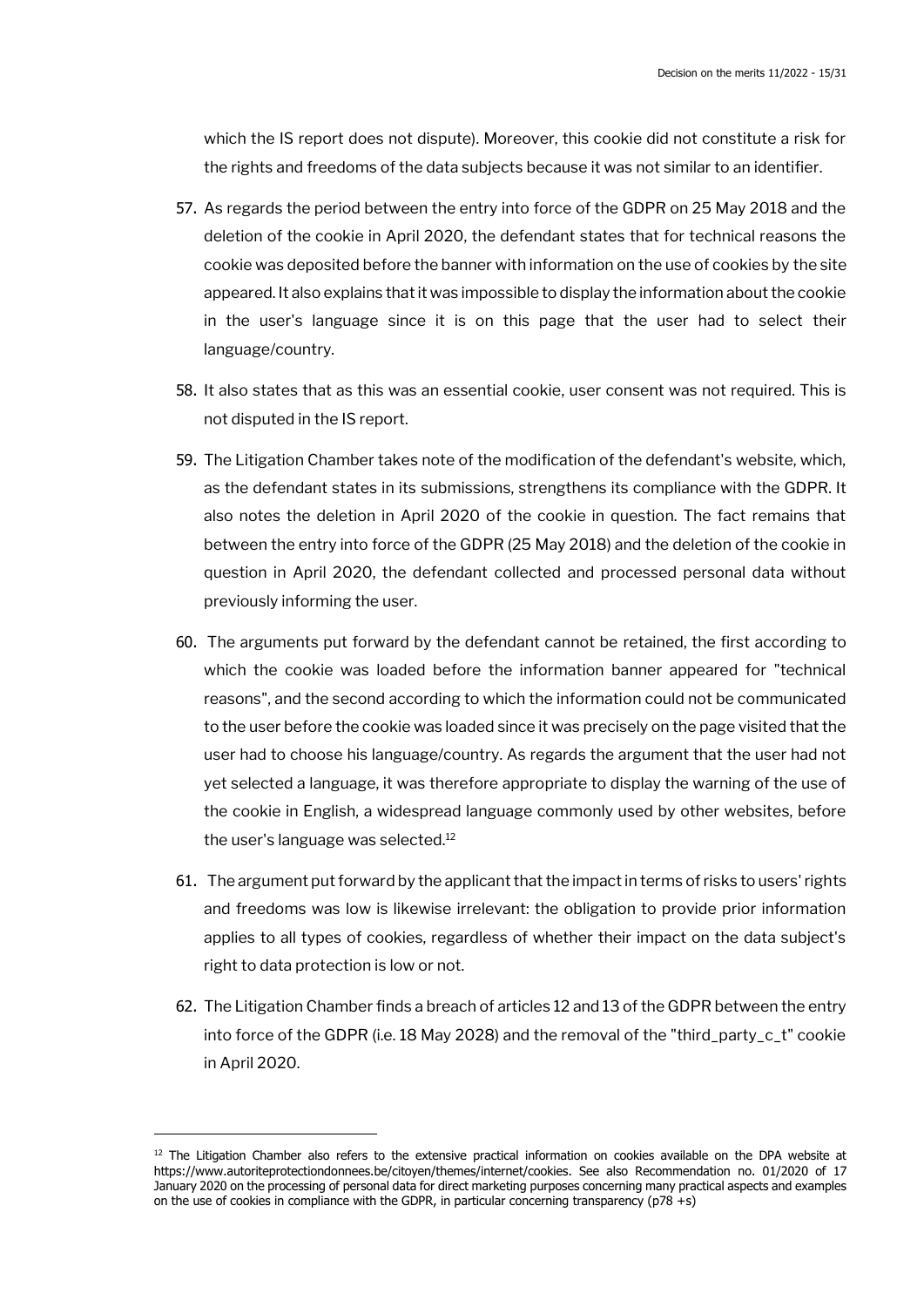IV.2.2- As regards the transparency of the box indicating that "non-identifiable information" is collected

- 63. The second breach identified by the IS report concerns the screen that appeared (at the time of the investigation, i.e. before the website was modified), when the user chooses their language and country. This screen stated: *"This website collects and uses nonidentifiable information to analyse site activity to improve navigation. You can control how this information is collected and used*" and was accompanied by a hyperlink to the *"Privacy policy"* page.
- 64. The IS report points out that although this information is not identifiable, it is still personal data. According to the IS, this box is not "transparent" and does not allow the user to have an idea of what is being collected and for what purpose.
- 65. The defendant replies in this respect that a dialogue box has replaced the screen (or box) in question since the modification of the website. It also contests that for the period prior to the modification the box was not transparent, in that it was sufficient for the user to click on the hyperlink to obtain the information relating to the '*non-identifiable information'*  collected. Moreover, this screen remained displayed throughout the user's visit, unless the user closed it. The defendant added that this information was available on other pages of the site and in the site's privacy policy document, and also pointed out that since these cookies were not subject to prior consent (since they were strictly necessary), the GDPR does not require the Data Controller to provide all relevant information in a single prior information box, which, the defendant argues, would not be feasible in practice.
- 66. The Litigation Chamber recalls the requirement of Recital 58 of the GDPR that "*The principle of transparency requires that any information addressed to the public or to the data subject be concise, easily accessible and easy to understand, and that clear and plain language and, additionally, where appropriate, visualisation be used.*
- 67. The Litigation Chamber also reminds the requirement of article 12.1 of the GDPR, which states that "*The controller shall take appropriate measures to provide any information referred to in Articles 13 and 14 and any communication under Articles 15 to 22 and 34 relating to processing to the data subject in a concise, transparent, intelligible and easily accessible form, using clear and plain language, in particular for any information addressed specifically to a child.*" (emphasis added)
- 68. In other words, this means that before the user's consent is requested, the principle of transparency requires that precise information be provided to the user on the data controller, the purposes of the cookies and other trackers that will be deposited and/or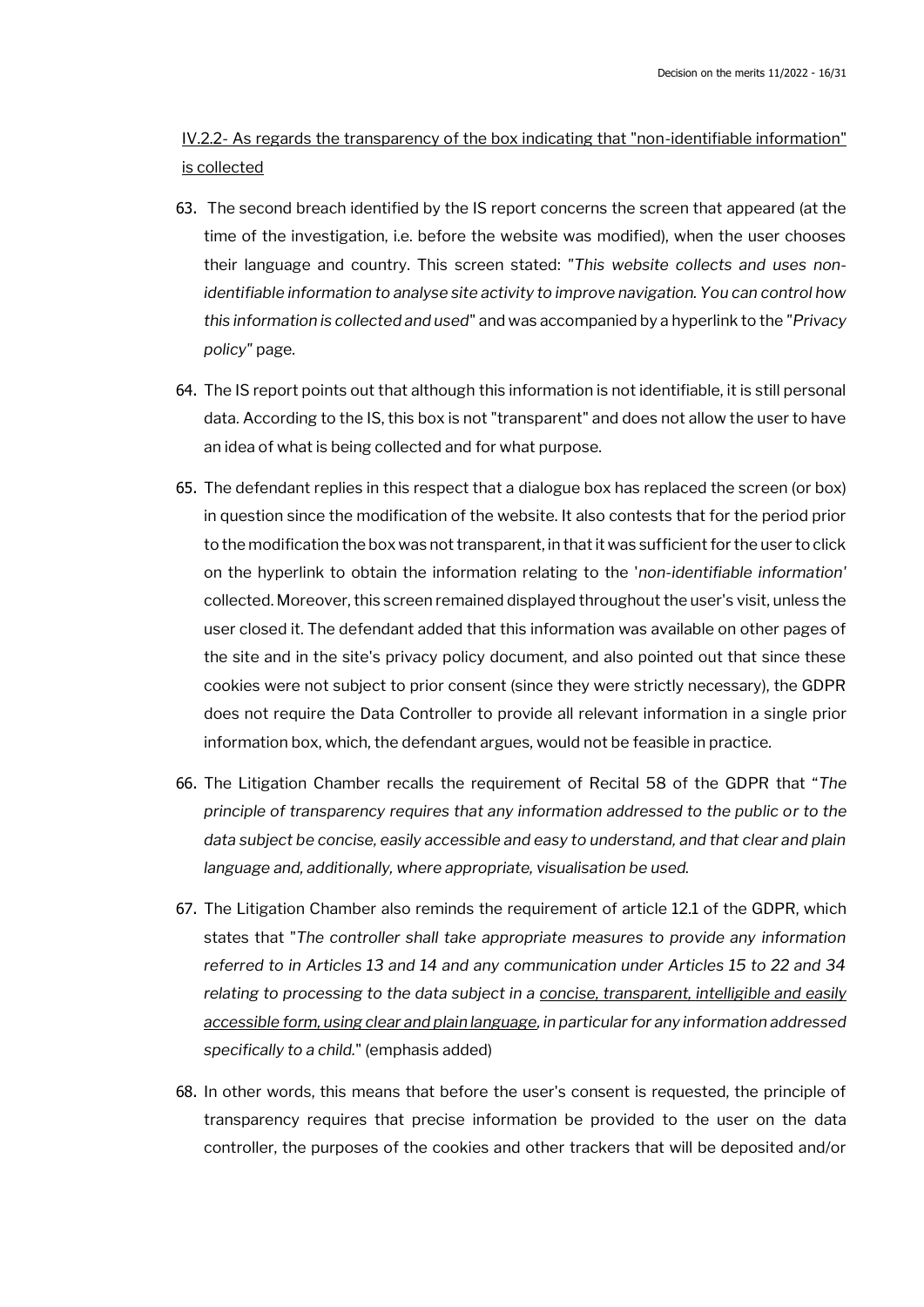read, the data they collect and their lifespan. The information must also cover the rights that the GDPR gives to the user (or data subject), including the right to withdraw consent.

- 69. As mentioned above, the information should be visible, complete and prominently displayed. It should be written in simple terms that are understandable to any user. This implies, in particular, that the information should be written in a language that is easily understood by the 'target audience' for which it is intended. For example, if the website is aimed at a French and/or Dutch-speaking audience, the information must be written in French and/or Dutch<sup>13</sup>.
- 70. The Litigation Chamber considers that the defendant failed to comply with the transparency obligation before the modification of the website in that the box did not provide, at the very least, a direct link to the required information about the cookies used under Article 13 of the GDPR, instead of a general reference to the defendant's privacy policy.
- 71. In this respect, the Chamber agrees with the recent guidelines of the CNIL<sup>14</sup>, which also emphasise that "Simply *inserting a link to the general conditions of use is not sufficient.*

*At the very least, the following information must be given to users in advance to make sure that their consent is informed: -the identity of the person(s) responsible for processing read or write operations; -the purpose of the data reading or writing operations; -how to accept or reject the trackers;* 

- *-the consequences of refusing or accepting the trackers;*
- *-the existence of the right to withdraw consent*."
- 72. The Litigation Chamber must here reiterate the key role of the principle of transparency in the respect of the data protection rights of the data subjects. This principle contributes to guaranteeing freedom of choice to users by giving them more control over their personal data, in particular in the context of the large-scale tracking practices of Internet users in our digital economy.
- 73. The Litigation Chamber notes from the outset and in the alternative that, in addition to the necessary respect for the principle of transparency, as developed below, the user's consent (for non-functional cookies) must also meet a number of requirements.

<sup>&</sup>lt;sup>13</sup> As mentioned below, in the case in point, if the target language cannot be identified on the first page of the site, the Data Controller may use English to allow the user to choose his or her language.

<sup>&</sup>lt;sup>14</sup> Deliberation No. 2020-091 of 17 September 2020 adopting guidelines on the application of Article 82 of the amended Act of 6 January 1978 to read and write operations on a user's terminal (in particular "cookies and other trackers") and repealing Deliberation No. 2019-093 of 4 July 2019, points 23-25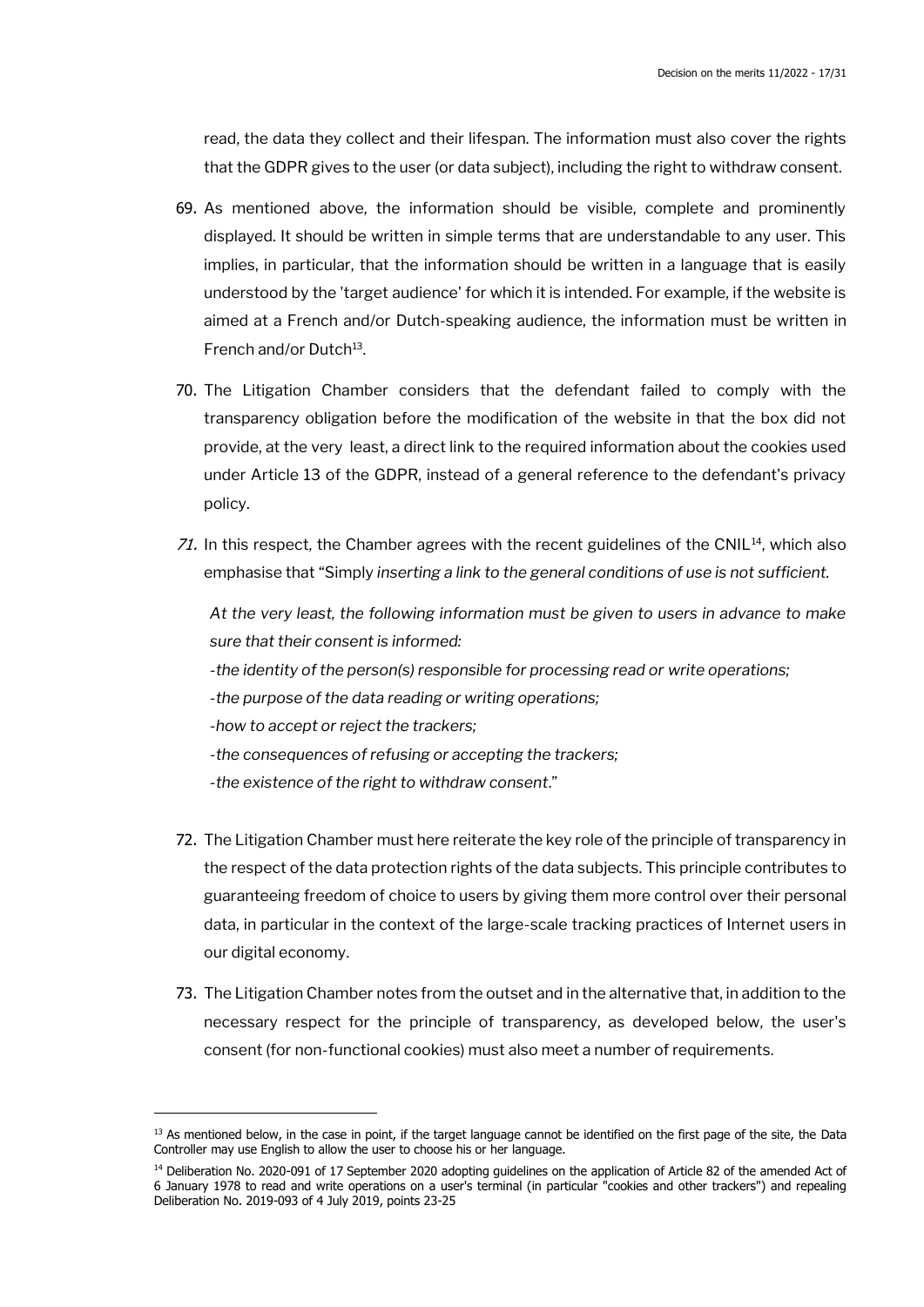- 74. For information purposes, the Litigation Chamber refers to the DPA website<sup>15</sup>, where there is a wide range of practical advice on how to use cookies in accordance with the GDPR.
- 75. In the present case, the Litigation Chamber notes that the defendant has rectified the above-mentioned breaches of the principle of transparency by modifying its website. The breach of the principle of transparency identified in the IS report is therefore no longer relevant.

#### **IV.3- As regards the breaches of articles 12 and 13 of the GDPR**

76. The IS report also states that the defendant's Privacy Policy document does not comply with articles 12 and 13 of the GDPR, firstly because the information contained therein is not always concise, transparent and understandable, and secondly because it is incomplete.

#### IV.3.1- As regards the fact that the information is not always transparent and understandable

- 77. The IS considers that the information in the defendant's Privacy Policy document is not always transparent and understandable for several reasons.
- 78. A- Firstly, the IS notes that the language used is not consistent and logical, since the terms "personal information" and "private data" are used, whereas the GDPR systematically refers to "personal data."
- 79. As mentioned above, article 12 of the GDPR requires that the information to be provided under articles 13 and 14 of the GDPR be communicated "*in a concise, transparent, intelligible and easily accessible form, using clear and plain language.*" The Article 29 Working Party states in its Transparency Guidelines<sup>16</sup> that "the requirement that such *information be 'understandable' means that it should be comprehensible to the majority of the intended audience. Understandability is closely linked to the requirement to use clear and simple language*."
- 80. The Litigation Chamber considers that the defendant should be followed when it explains that the GDPR does not require the use of the term "personal data", and that the terms "personal information" and "private data" can be understood by the majority of the

<sup>&</sup>lt;sup>15</sup>\_https://www.autoriteprotectiondonnees.be/citoyen/themes/internet/cookies. See also the CNIL website "Questions and Answers on the Amending Guidelines and Recommendation on Cookies and other Tracers" available at https://www.cnil.fr/fr/questions-reponses-lignes-directrices-modificatives-et-recommandation-cookies-traceurs.

<sup>&</sup>lt;sup>16</sup> Article 29 Working Party, "Guidelines on transparency under Regulation (EU) 2016/679", Revised version adopted on 11 April 2018, WP260 rev.01, 17/EN, p.8.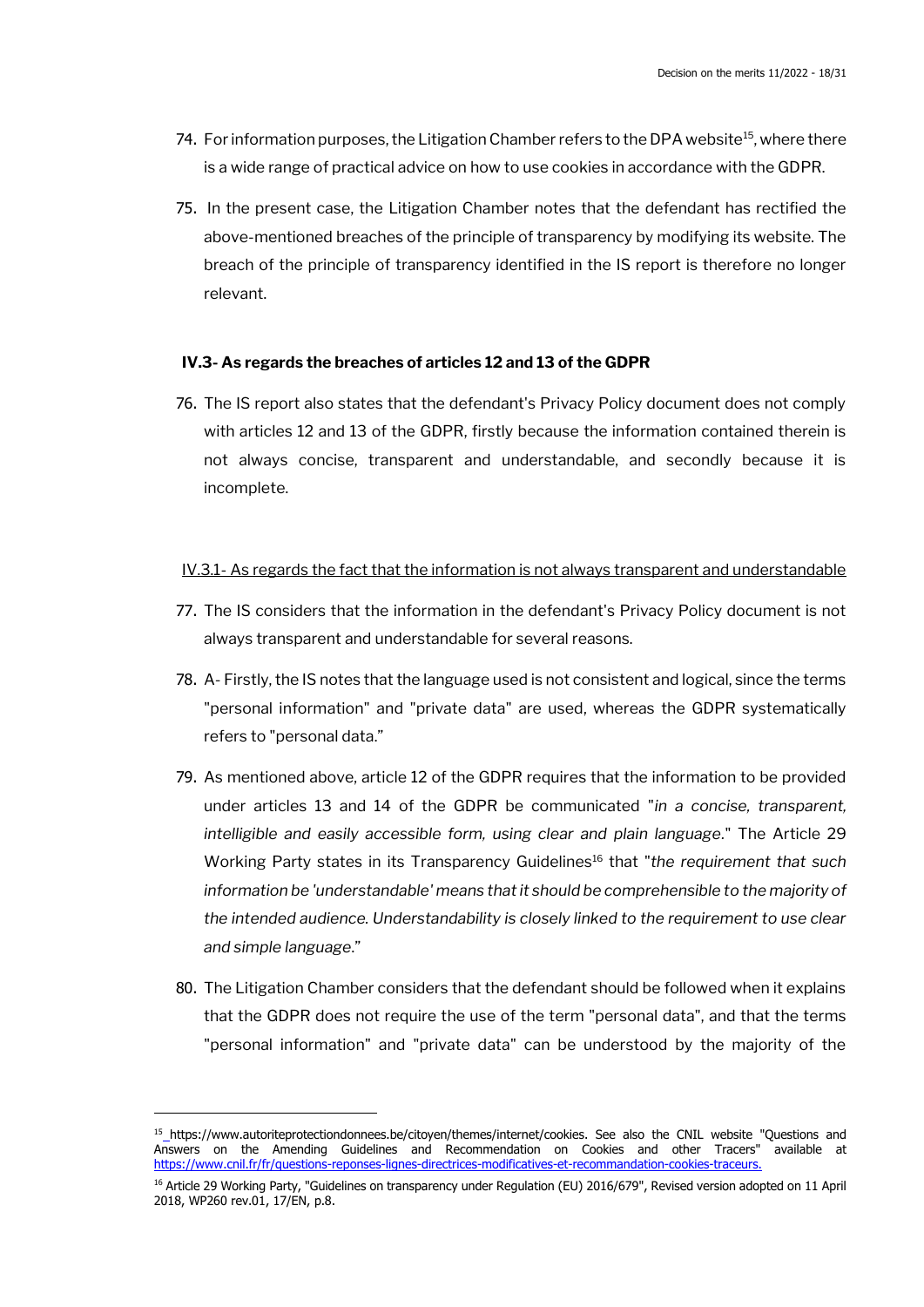intended audience (especially in the context of reading the paragraphs using them), and that they can be considered as synonyms.

- 81. The Chamber further notes that the defendant now only uses the term "personal data" in its updated Privacy Policy document.
- 82. This claim of breach made by the IS is therefore null and void.
- 83. B- Secondly, the IS argues that the warning of "undesirable consequences" in case of refusal of cookies is not comprehensible and therefore prevents free consent, since it does not explain what these undesirable consequences are.
- 84. The Article 29 Working Party put it in this way:

*"A key aspect of the transparency principle highlighted in these provisions is that the data subject should be able to determine in advance what the scope and consequences of the processing encompass so that he or she is not taken by surprise at a later stage as to how his or her personal data have been used. This is also an important aspect of the fairness principle under Article 5(1) of the GDPR, which is also linked to Recital 39, which states that 'Natural and the GDPR. which states that*  $\alpha$ *persons should be made aware of risks, rules, safeguards and rights in relation to the processing of personal data." More specifically, with regard to complex, technical or unscheduled data processing, the position of the G29 is that controllers should, in addition to providing the information set out in articles 13 and 14 (dealt with later in these Guidelines), separately and clearly define the main consequences of the processing: in other words, what the effect of the specific processing described in a privacy statement or notice will actually be for the data subject. In line with the principle of accountability and in accordance with Recital 39, controllers should assess whether there are specific risks for the natural person data subjects affected such processing that should be brought to the attention of the data subjects. Such an assessment could provide an overview of the types of processing that are likely to have the greatest impact on the fundamental rights and freedoms of data subjects with regard to the protection of their personal data." <sup>17</sup> (our underlining)*

- 85. According to the defendant, it is clear that the words 'undesirable consequences', read in context, refer to the use of the site, which does not function optimally in the event of the rejection of an essential cookie. It points out that this warning is repeated in several different places on the site, and that in the new version of the site, a table explaining the effects of rejecting cookies has been added.
- 86. The Litigation Chamber is of the opinion that the use of these terms allows users to understand the practical consequence of rejecting the cookie. Nevertheless, beyond the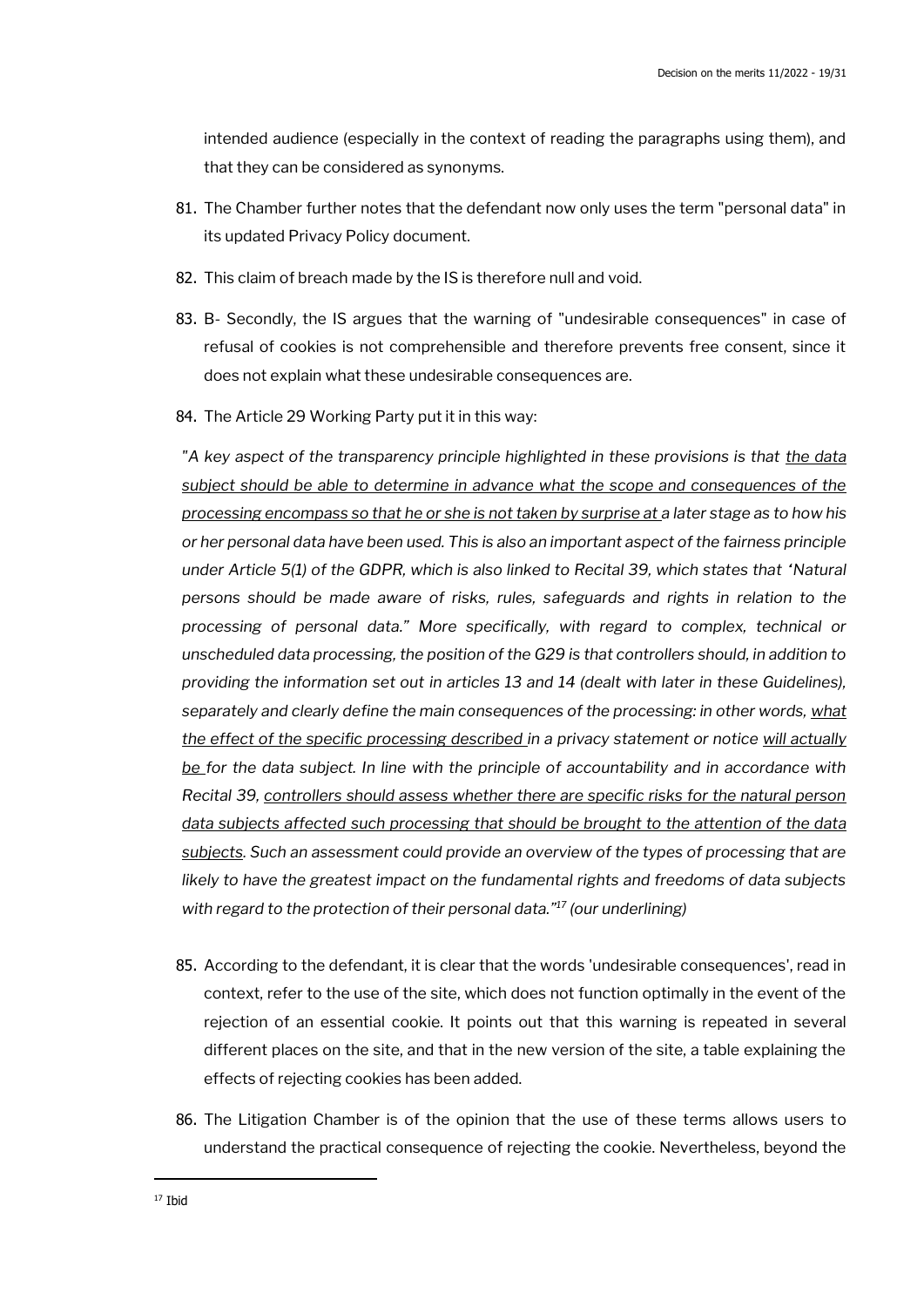question of clearly informing the user of the "undesirable consequences" (namely, the impossibility to use the site or only in a limited way) resulting from the rejection of the cookie, the Litigation Chamber stresses that this practice of "cookie wall" cannot be considered as a violation of the law. In the alternative, the Litigation Chamber points out that this "cookie wall" practice can only be permitted d when the rejected cookie is a strictly necessary cookie (as opposed to a non-functional cookie) (see below, part IV.7.2 on this subject).

- 87. Therefore, it can be reasonably argued by the defendant that these terms refer sufficiently clearly to the use of the website.
- 88. C- Finally, the IS report argues that the reference to "additional information" about cookies on the Google, Firefox, Windows sites on the defendant's website is also not understandable without further explanation.
- 89. The defendant argues that this referral to "additional information" on cookies in the main browsers (Google, Firefox, Windows) is common practice. It states that most websites using cookies do the same, including the DPA website. The defendant argues that the site even has an additional information section called "Familiarise yourself with your computer's privacy settings", which provides concrete explanations with supporting images.
- 90. In this context, the Litigation Chamber is of the opinion that the reference to the "additional information" on cookies in the browsers (Google, Firefox, Windows) is sufficiently comprehensible for the user.

#### IV.3.2- As regards the fact that the information is not complete

- 91. The IS then argues that the information in the defendant's Privacy Policy document is not complete for two reasons.
- 92. A Firstly, the IS points out that the existence of the right to withdraw consent at any time is not mentioned for the processing of personal data, but only for the management of cookies.
- 93. Article 7.3 of the GDPR sets strict conditions for the withdrawal of valid consent: (a) The data subject shall have the right to withdraw his or her consent at any time, (b) the data subject shall be informed thereof and (c) it shall be as easy to withdraw as to give consent. Pursuant to article 129, last paragraph of the ECL, the controller is obliged to give "free of charge" the possibility to the end-users of the terminal equipment concerned "to withdraw the consent in a simple way."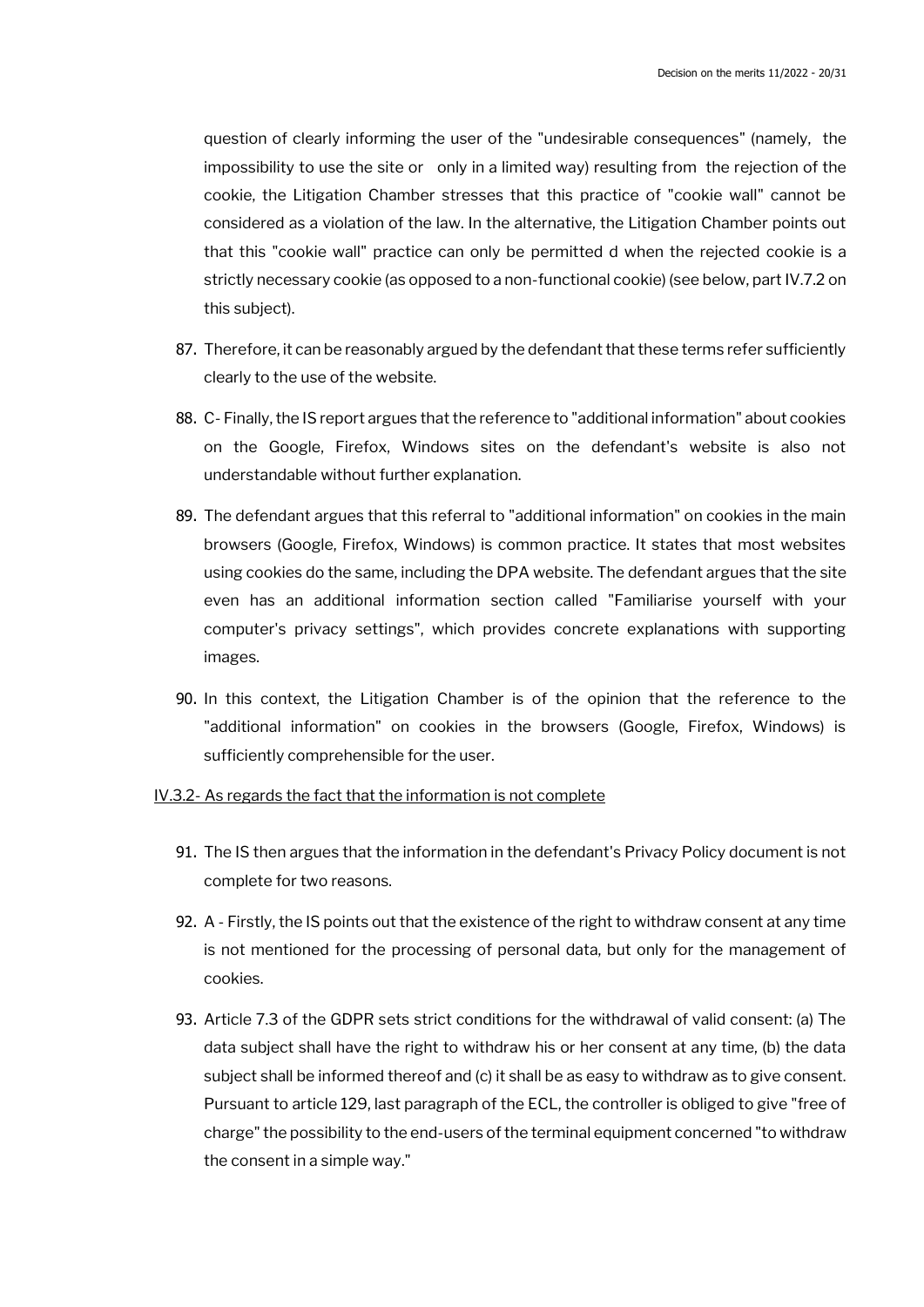- 94. This right to withdraw consent must therefore be the subject of prior information (article 7(3)(b)) and must also be read in conjunction with the requirement of fair and transparent processing within the meaning of article 5 and article 13(2)(c) of the GDPR. No or incomplete information on the right to withdraw consent would imply that consent would de facto be given for an infinite period of time and that the data subject would be deprived of the right to withdraw consent. These rules apply to both "first party" cookies and "third party" cookies.
- 95. The defendant replies that, except for analytical cookies (and in the rare cases where personal data is contained in a contact form), the site does not process personal data for which consent is required. However, the privacy policy statement indicates that users of the site can delete cookies, which, according to the defendant, unequivocally amounts to withdrawing their consent. It submits that the additional mention of the existence of the right to withdraw consent was not necessary.
- 96. The defendant adds that the DPA does the same on its own website, i.e. also uses analytical cookies on the basis of consent (and contact forms), without explicitly mentioning the 'right to withdraw consent' in its 'Data Protection Statement.'
- 97. The Litigation Chamber notes that in the current version of the "Protection of your privacy" page, a specific reference to the existence of the right to withdraw consent for the processing of personal data has been inserted, and considers that the information is sufficiently complete.

#### **IV. 4- As regards breaches of article 30 of the GDPR**

- 98. The IS also points out that the processing register does not mention the third countries to which several categories of personal data are transmitted, but merely refers to documents of subcontractors with whom it has concluded agreements.
- 99. The defendant replies that the register is based on a European regulator's model, which includes cross-references. It explains that it works with various US subcontractors providing cloud computing services, and that the information on these third countries may vary depending on their servers and types of services. It adds that the purpose of crossreferencing these subcontractors' documents is to have complete and up-to-date information at all times. It also clarified that this concerns only a few boxes in the register, that the rest of the register is completed in accordance with the GDPR, and that the GDPR does not prohibit this.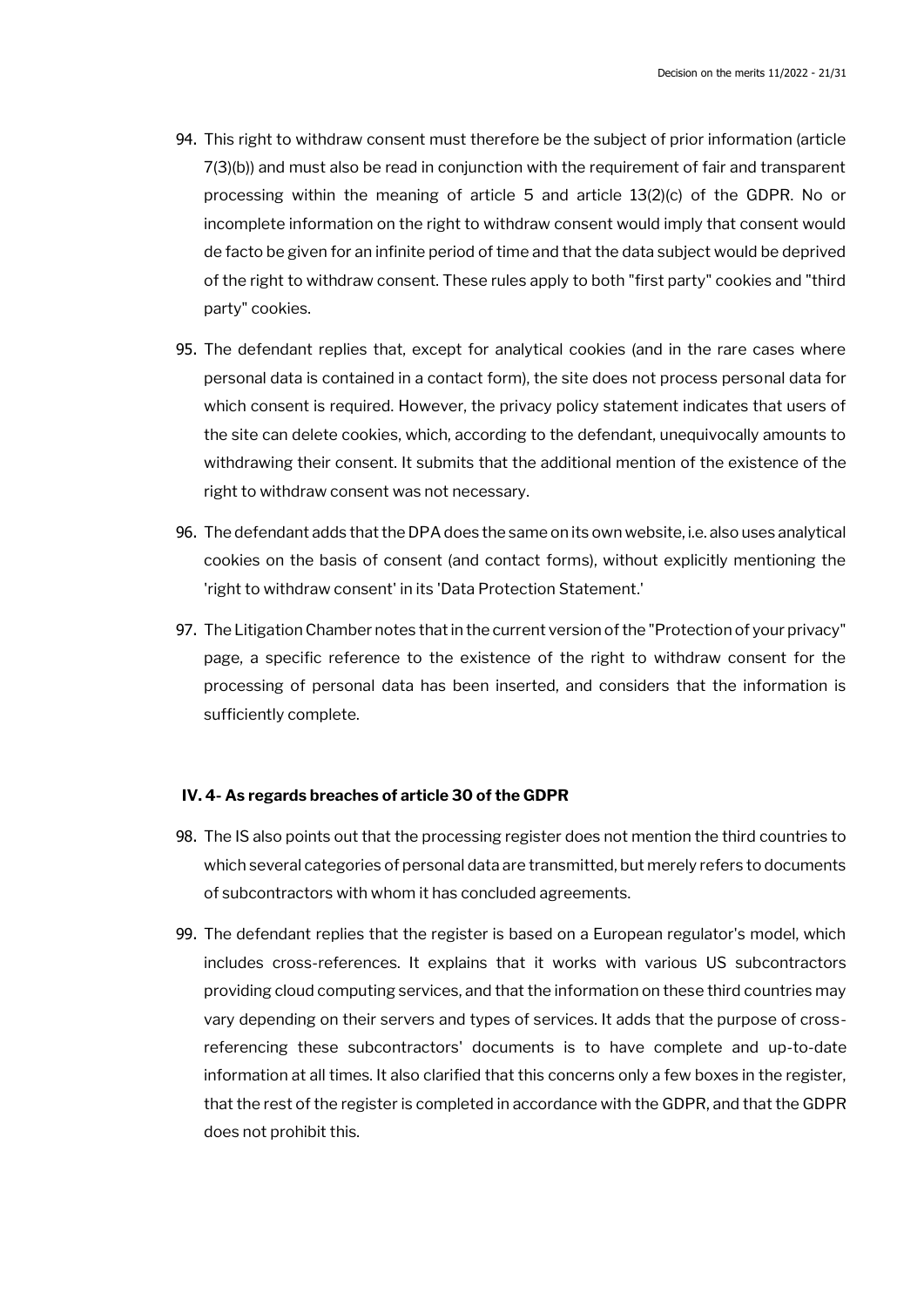100. The Litigation Chamber strongly recommends that the third countries be indicated and easily identifiable in the processing register, particularly in view of the recent case law of the CJUE in terms of transfers to third countries<sup>18</sup>. Thus, the Litigation Chamber, on the basis of article 100.9 of the LCA, orders the defendant to adapt its processing register by clearly indicating the third countries to which personal data are sent in order to better comply with the case law of the CJEU.

#### **IV. 5- A regards breaches of articles 24 and 32 of the GDPR**

- 101. The IS complains that the protocol (url link) used is http and not https, as this constitutes a breach of the security obligation.
- 102. The defendant replies that, since 15 January 2020, the site has switched to the https protocol. It also explains that this migration had been an ongoing project since 2014, but that its implementation had been long and difficult due to the fact that it had to collaborate with all its members (more than one hundred). The defendant adds that since its site handles little personal data, the risks to data subjects were low, and that given the riskbased approach of the GDPR, this migration to https was not strictly necessary.
- 103. Without ruling further on this matter, the Litigation Chamber notes the migration of the site to the https protocol, and notes that the claim of breach made in the IS report is therefore no longer relevant.

#### **IV. 6- With regard to breaches of articles 24 and 37 of the GDPR**

- 104. Furthermore, the IS complains that there is no official decision documenting the choice of whether or not to appoint a Data Protection Officer (DPO), and that the defendant should have appointed a DPO because it uses a cookie that allows for "regular and systematic large-scale tracking of data subjects."
- 105. The defendant points out that the GDPR does not require a formal procedure for the decision to appoint a DPO or not, and that documenting the reasons for the decision not to appoint one is a recommendation and not an obligation.
- 106. Secondly, concerning the cookie which, according to the IS, allows "regular and systematic large-scale tracking of data subjects", the defendant replies that the cookie has not been used since April 2020. It adds that even when it was used, this cookie did not justify the appointment of a DPO because this cookie was not an identifier since it was the

<sup>18</sup> Judgment of the Court of 16 July 2020, C-311/18, Facebook Ireland and Schrems, ECLI:EU:C:2020:559. ("Schrems II case")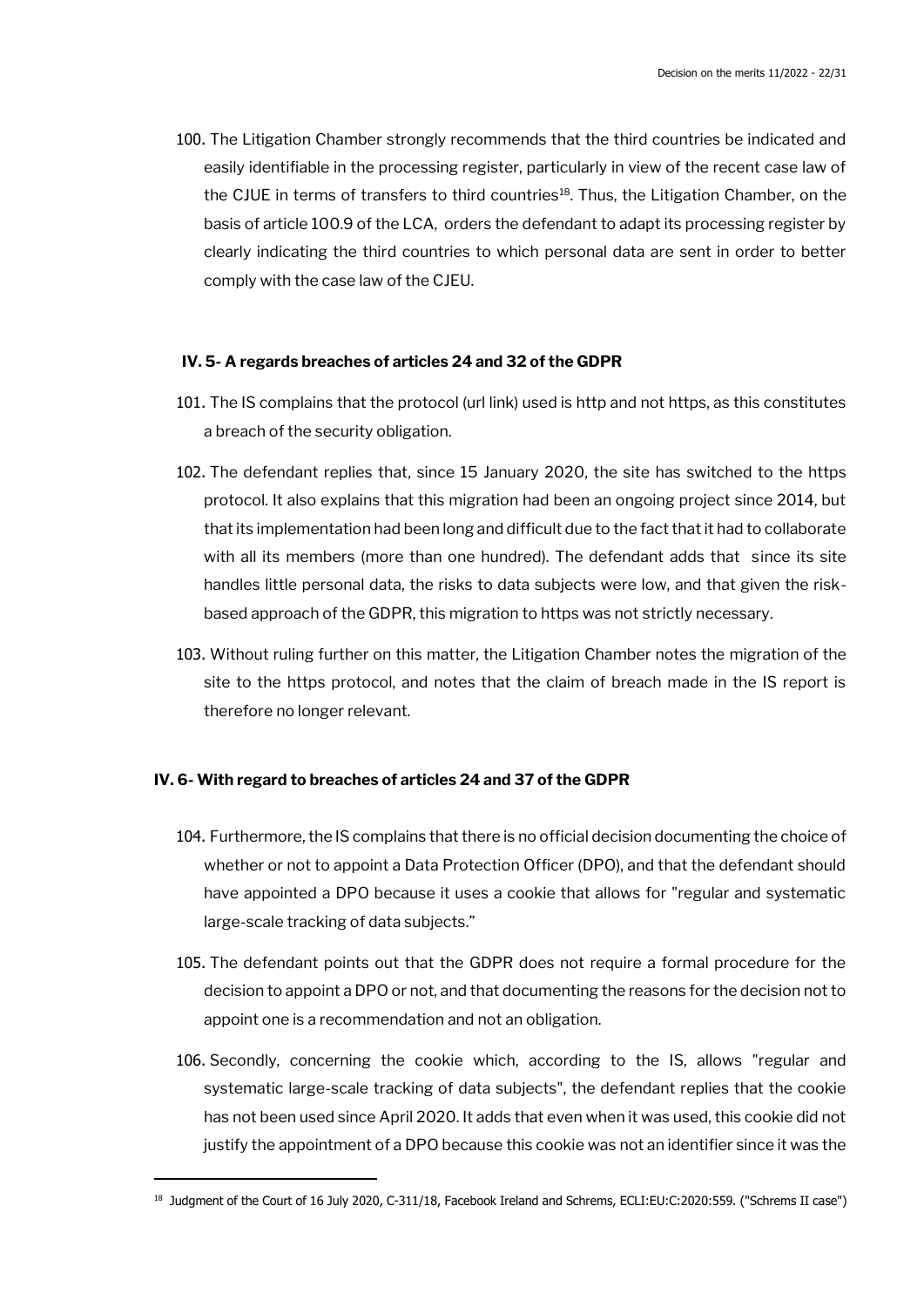same for everyone and therefore did not allow a user to be tracked. Nevertheless, insofar as this cookie contained personal data, it made it possible to identify data subjects.

- 107. The defendant argues that there was no "large-scale tracking", and that even if its cookies allowed for "systematic and large-scale tracking" -quod non-, this would still have to be a "core activity" of the defendant, which was not the case (the proof of which being that it continues its same activities today but without the cookie in question).
- 108. The Litigation Chamber is of the opinion that the defendant can reasonably argue that the GDPR does not require a formal procedure to be followed as to the decision to appoint a DPO or not, and that documenting the reasons for the decision not to appoint one is a recommendation and not an obligation.
- 109. As regards the obligation to appoint a DPO, the Litigation Chamber recalls the requirement of article 37(1)(b) of the GDPR, according to which the Data Controller must appoint a DPO if "the core activities of the controller or the processor consist of processing operations which, by virtue of their nature, their scope and/or their purposes, require regular and systematic monitoring of data subjects on a large scale." This article should be read in conjunction with the Guidelines on Data Protection Officers of the Article 29 Working Party<sup>19</sup>. In the absence of "systematic and large-scale monitoring", there can be no finding of a breach of article 37 of the GDPR.

#### **IV.7- As to the content of the complaint**

- 110. Having considered the breaches raised by the IS, the Litigation Chamber examines below the grievances as expressed by the complainant in his complaint.
- 111. As mentioned above in paragraphs 12-14, the complainant raises two claims in his complaint. Firstly, he states that the tool for selecting advertising preferences does not work, in that the cookie opt-out option for many third parties does not work (even if he clicks on the opt-out option, the opt-in option automatically resets). He thus argues that his consent to these cookies is forced and therefore not free in the sense of article 4.11 and 7 of the GDPR.
- 112. He also complains that the website forces the user to accept cookies in order to be able to select his advertising preferences. The cookie in question informs the defendant whether or not the user's browser accepts cookies from third parties. The Litigation

<sup>19</sup> WP243rev.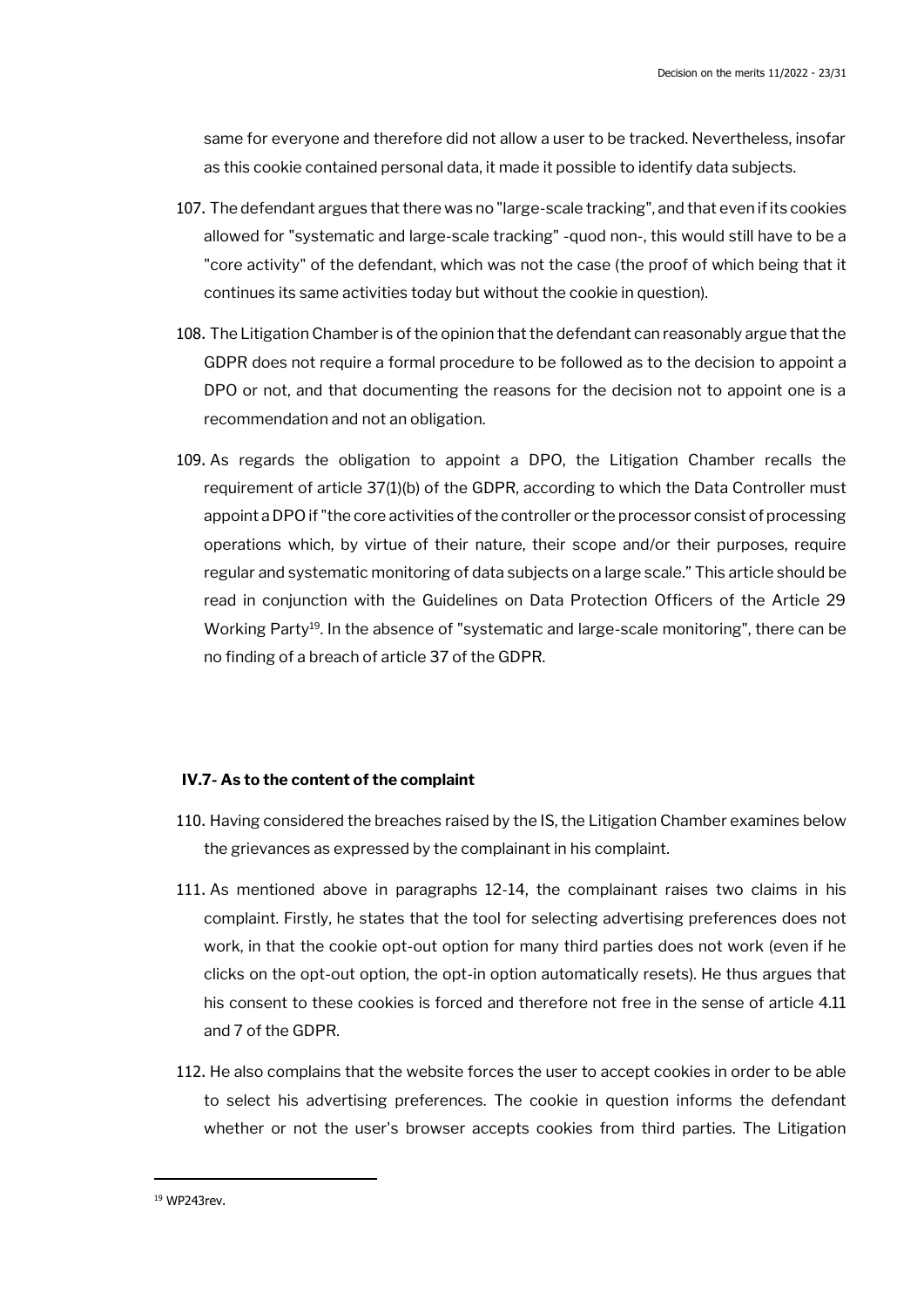Chamber understands that the plaintiff objects to the placement of the cookie and the subsequent processing of his personal data by the defendant.

IV.7.1- Concerning the complainant's first grievance, relating to the malfunctioning of the tool for choosing advertising preferences

113. In response to the complainant's first complaint, the defendant asserts that it was clearly indicated on its site (in the preferences selection tool itself and in the General Terms of Use) that if ad blocking software was used, the selection tool might not work. It is also clear from the printscreen of the complainant's browser in the IS report that the complainant does use such software. The IS report (based in particular on the technical analysis report which includes a test of the proper functioning of the control tool) does not raise any malfunctioning of the control tool. Consequently, the Litigation Chamber cannot accede to the complainant's claim that his consent was forced, in violation of articles 4.11 and 7 of the GDPR.

IV.7.2- As regards the complainant's claim that the defendant's website requires the user to accept cookies in order to use the site, the so-called "cookie wall" practice

114. Before examining the specific issue of the cookie wall, the Litigation Chamber considers it useful to recall the rules on consent for educational purposes.

## IV.7.2.1- Concerning the criteria for valid consent

- 115. Article 4.11 of the GDPR defines "consent" of the data subject as "*any freely given, specific, informed and unambiguous indication of the data subject's wishes by which he or she, by a statement or by a clear affirmative action.*"
- 116. Article 7 of the GDPR also sets out the conditions for consent:

"1. *Where processing is based on consent, the controller shall be able to demonstrate that the data subject has consented to processing of his or her personal data*.

*2. If the data subject's consent is given in the context of a written declaration which also concerns other matters, the request for consent shall be presented in a manner which is clearly distinguishable from the other matters, in an intelligible and easily accessible form, using clear and plain language. Any part of such a declaration which constitutes an infringement of this Regulation shall not be binding.*

*3. The data subject shall have the right to withdraw his or her consent at any time. The withdrawal of consent shall not affect the lawfulness of processing based on consent before its withdrawal. Prior to giving consent, the data subject shall be informed thereof. 4 It shall be as easy to withdraw as to give consent.*

*4. When assessing whether consent is freely given, utmost account shall be taken of whether,* inter alia*, the performance of a contract, including the provision of a service, is*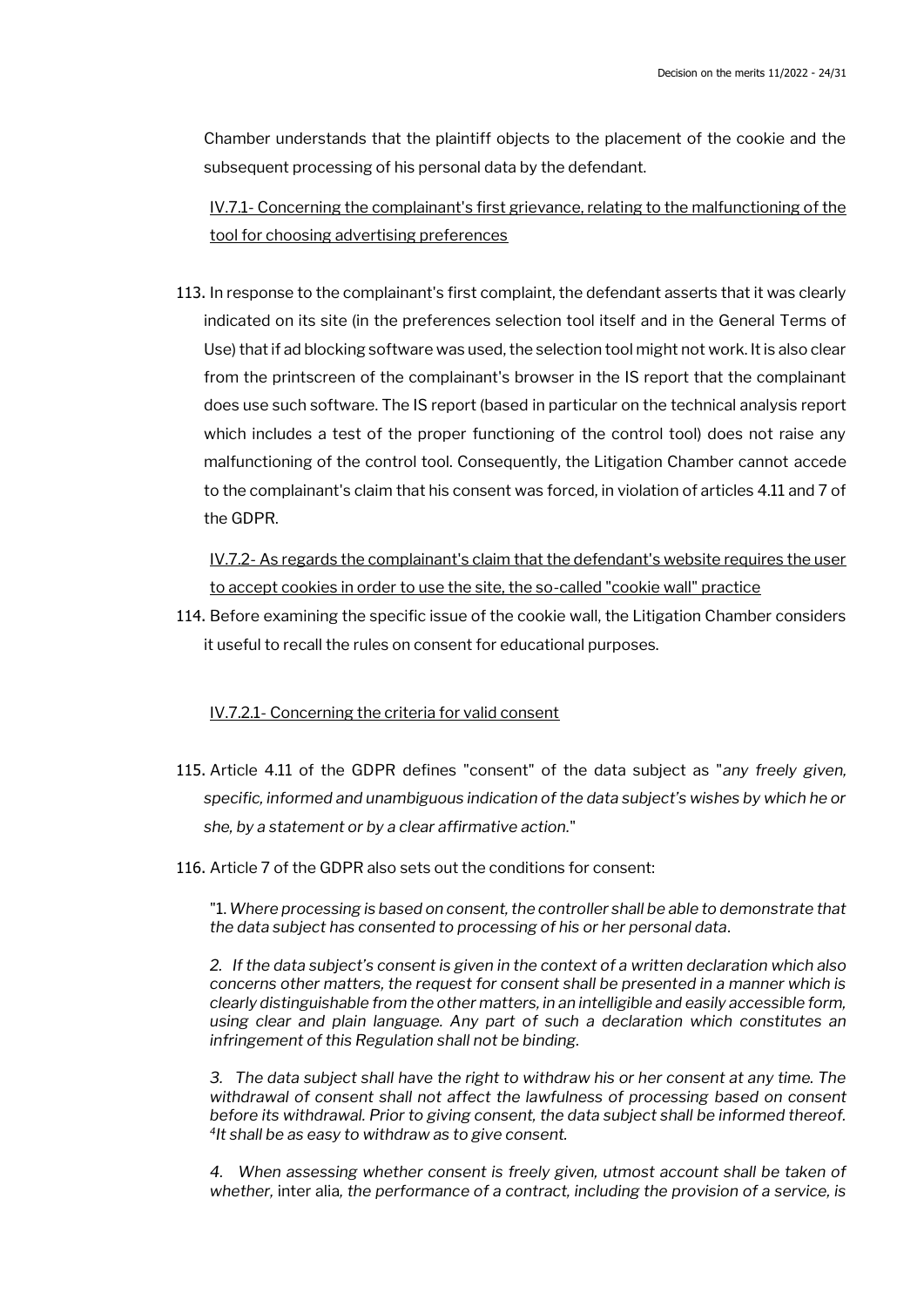*conditional on consent to the processing of personal data that is not necessary for the performance of that contract.*"

- 117. Therefore, according to recital 43 of the GDPR "Consent is presumed not to be freely given if it does not allow separate consent to be given to different personal data processing operations despite it being appropriate in the individual case."
- 118. Furthermore, article 5.3 of the e-Privacy Directive, as transposed by Article 129 of the ECA, sets the condition that the user "has given their consent" for the placement and consultation of cookies on his terminal equipment, with the exception of the technical recording of information or the provision of a service expressly requested by the subscriber or end-user where the placement of a cookie is strictly necessary for this purpose.
- 119. As mentioned above, a cookie is considered to be "functional" if it is necessary to send a communication via an electronic communications network or to provide a specifically requested service.
- 120. Recital 17 of the e-Privacy Directive specifies that for its application, the notion of "consent" must have the same meaning as "consent of the data subject", as defined and specified in the Data Protection Directive 95/46<sup>20</sup>, now replaced by the GDPR.
- 121. In the Planet49 judgment, the Court of Justice of the European Union clarified the consent requirement for the placement of cookies following the entry into force of the GDPR and explained that explicit active consent is now required:

*"Active consent is now, therefore, expressly provided for by Regulation 2016/6. It is important to note in this respect that, according to recital 32 of this regulation, consent could be ticking a box when visiting an internet website. However, this recital specifically states…."Silence, pre-ticked boxes or inactivity should not therefore constitute consent." It follows that the consent referred to in articles 2(f) and 5(3) of Directive 2002/58, read in conjunction with articles 4(11) and 6(1)(a) of Regulation 2016/679, is not validly given where the storage of information or access to information already stored in the terminal equipment of the user of a website is authorised by a default tick box which the user must untick in order to refuse to give consent*."<sup>21</sup>

<sup>&</sup>lt;sup>20</sup> Directive 95/46/EC of the European Parliament and of the Council of 24 October 1995 on the protection of individuals with regard to the processing of personal data and the free flow of such data.

<sup>&</sup>lt;sup>21</sup> Planet49 judgment, paragraphs 61 and 62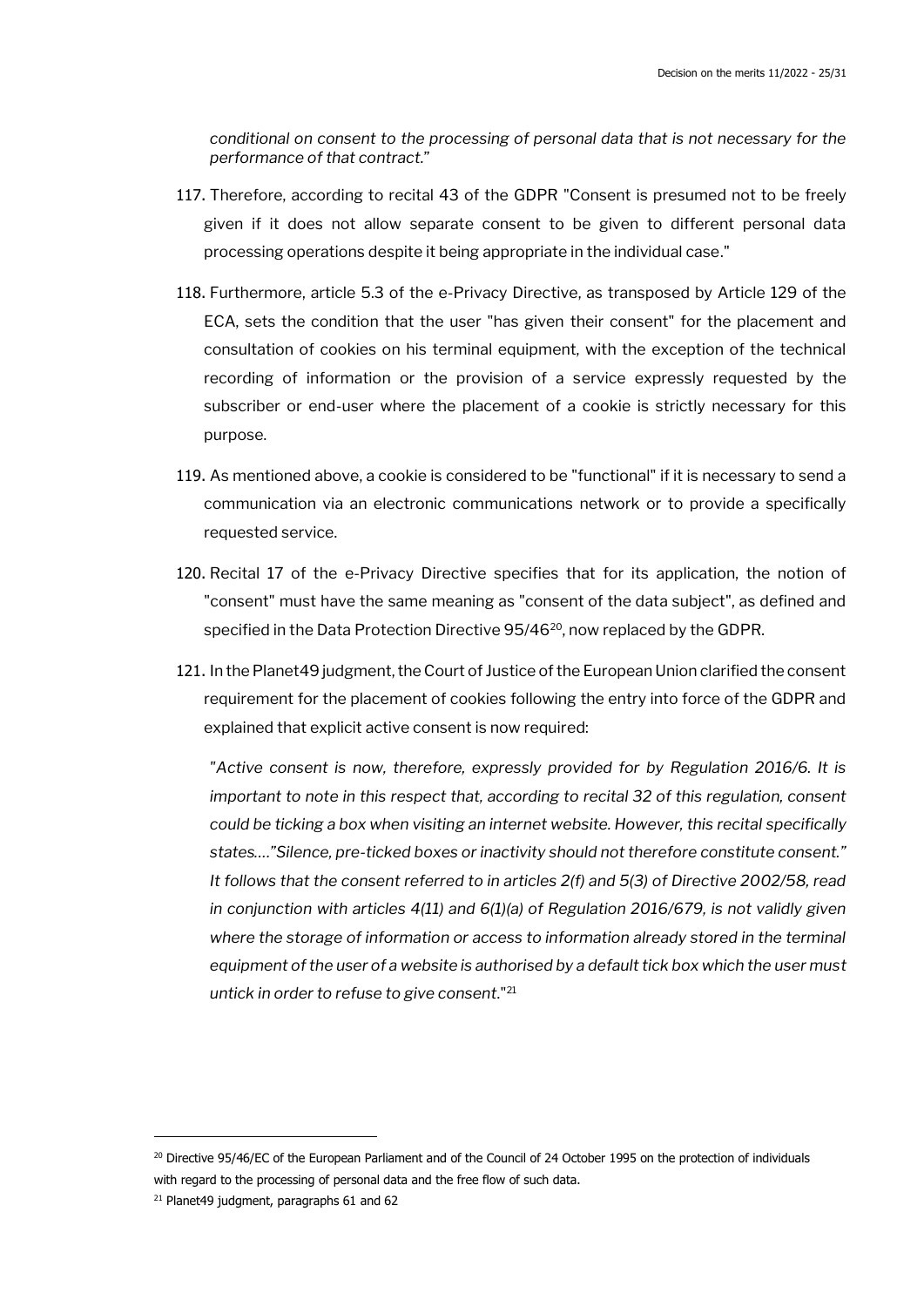122. The consent must also be "specific." The Litigation Chamber refers to the Guidelines on consent under Regulation 2016/679<sup>22</sup> which have been ratified by the EDPB:

*"Article 6(1)(a) confirms that the data subject's consent must be given in relation to "one or more specific purposes" and that the data subject has a choice "with regard to each of these purposes"<sup>23</sup>. This means "that a controller seeking consent for various specific purposes should provide separate consent for each purpose so that users can give consent specific to specific purposes." <sup>24</sup>*

- 123. In particular, the user of the website should be provided with information on how to express his or her wishes regarding cookies, and how he or she can "accept all, some or none"<sup>25</sup> .
- 124. For example, confirming a purchase or accepting general terms and conditions is therefore not sufficient to consider that consent has been validly given to the placement or reading of cookies. Nor can consent be given for the mere "use" of cookies, without any further specification as to the data collected via these cookies or as to the purposes for which these data are collected. The GDPR does indeed require a more detailed choice than a simple "all or nothing", but it does not require consent for each individual cookie. If the manager of a website or mobile application seeks consent for several types of cookies, the user must have the choice to give consent (or refuse) for each type of cookie, or even, in a second layer of information, for each cookie individually.
- 125. This position is also defended by the CNIL, which considers that the fact of "simultaneously collecting a single consent for several processing operations for distinct purposes (purpose matching), without the possibility of accepting or refusing purpose by purpose, is also likely to affect, in certain cases, the user's freedom of choice and therefore the validity of his or her consent."<sup>26</sup>
- 126. In this respect, the Litigation Chamber refers to the Data Protection Working Party's Guidelines on how to obtain consent. According to the Data Protection Working Party, consent must be obtained per cookie or per category of cookies<sup>27</sup>.

 $22$  Data Protection Working Party, Guidelines on consent under Regulation 2016/679,

WP259, p. 4

 $23$  *Ibid*, p. 14.

 $24$  *Ibid*, p. 14.

<sup>&</sup>lt;sup>25</sup> Data Protection Working Party, Working Document 02/2013, setting out quidelines on the collection of

consent for the deposit of cookies, p. 3, https://cnpd.public.lu/dam-assets/fr/publications/groupe-art29/wp208\_fr.pdf

<sup>&</sup>lt;sup>26</sup> Deliberation No. 2020-091 of 17 September 2020 adopting guidelines on the application of Article 82 of the amended Act of 6 January 1978 to read and write operations on a user's terminal (in particular "cookies and other trackers") and repealing Deliberation No. 2019-093 of 4 July 2019, points 17-19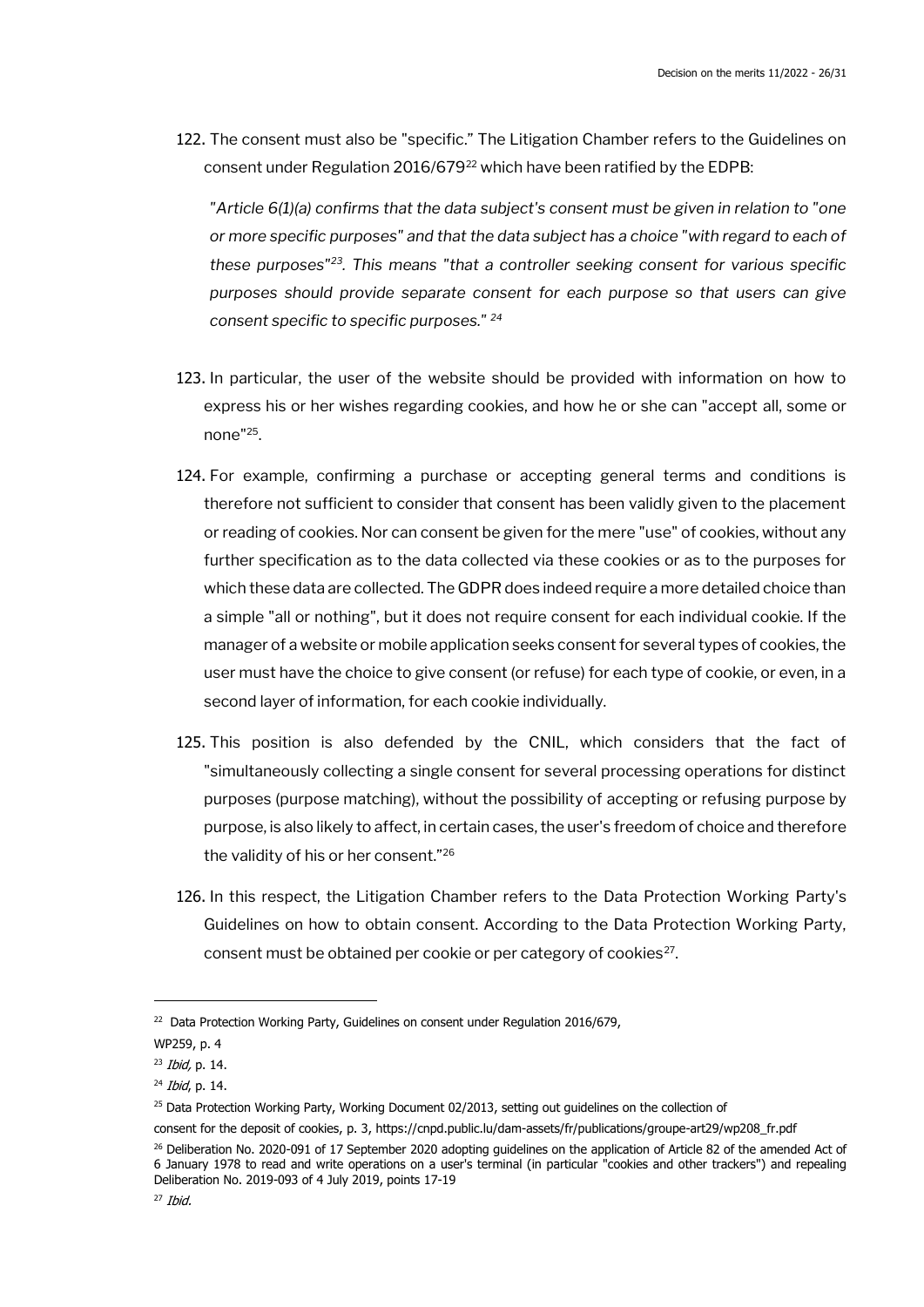### IV.7.2.2- Concerning the complainant's second grievance and the "cookie wall" practice

- 127. As regards the complainant's second complaint (i.e. that he is obliged to accept cookies in order to be able to select his advertising preferences and that he opposes the subsequent processing of his personal data), the Litigation Chamber recalls that consent must be free. Indeed, as mentioned above, the GDPR requires that " utmost account shall be taken of whether, inter alia, the performance of a contract, including the provision of a service, is conditional on consent to the processing of personal data that is not necessary for the performance of that contract." According to recital 42 of the GDPR, which clarifies the requirement of freedom of consent laid down in article 4 of the GDPR, "consent should not be regarded as freely given if the data subject has no genuine or free choice or is unable to refuse or withdraw consent without detriment."
- 128. In its recent guidelines<sup>28</sup>, the EDPB condemns the practice of making the provision of a service or access to a website conditional on the acceptance of write or read operations on the user's terminal, or "cookie wall."It states that *"In order for consent to be freely given, access to services and functionalities should not be conditional on a user's consent to the storage of information, or access to information already stored, on a user's terminal equipment."* The EDPB adds, regarding consent, that:

*"The Data Controller must demonstrate that it is possible to refuse or withdraw consent without suffering any prejudice (recital 42). For example, the controller must prove that withdrawing consent does not incur costs for the data subject and that there is therefore no obvious disadvantage for those withdrawing consent.*

*47. Other examples of harm are deception, intimidation, coercion or any significant negative consequences if the data subject refuses to give consent. The Data Controller should be able to demonstrate that the data subject has a genuine choice as to whether or not to consent and that consent can be withdrawn without suffering harm.*

*48. If a controller can demonstrate that a service includes the possibility of withdrawing consent without suffering negative consequences, i.e. without the quality of the service being diminished to the detriment of the user, this may constitute evidence that consent*  has been freely given. The GDPR does not exclude all incentives, but it will be up to the Data Controller to demonstrate that consent was indeed freely given in all *circumstances."*

<sup>&</sup>lt;sup>28</sup> EDPB, Guidelines 5/2020 on consent under Regulation (EU) 2016/679, 4 May 2020, point 39, p.13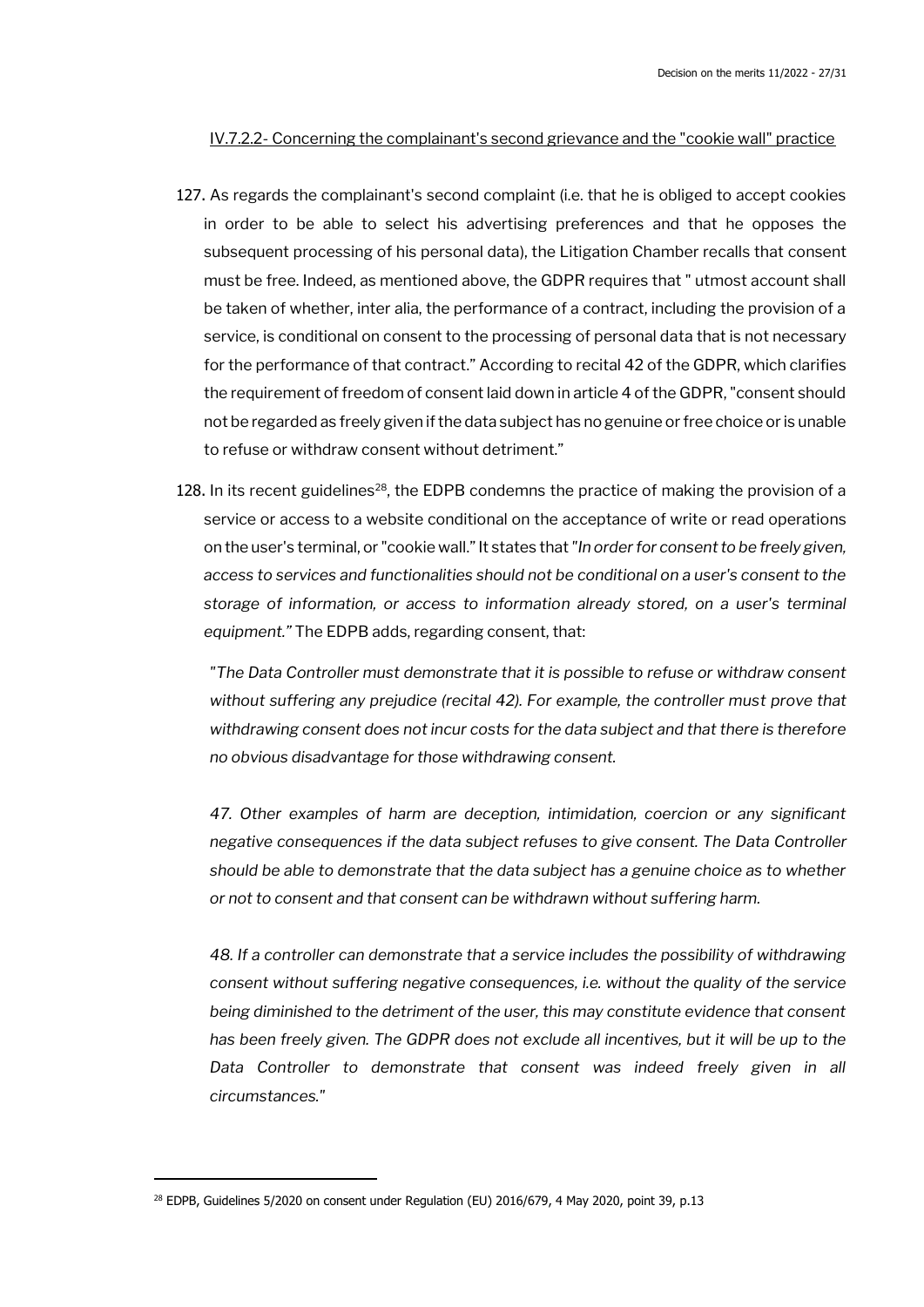129. The guidelines include concrete examples:

*"49. Example 8: When a user downloads a mobile application from the "lifestyle" category, the application asks for her consent to access the phone's accelerometer. This access is not necessary for the functioning of the application, but is useful for the controller to know more about the movements and activity levels of its users. When the user later withdraws her consent, she discovers that the application only works in a restricted way. This is an example of harm in the sense of Recital 42, which means that consent was never validly obtained (and the controller must therefore delete all personal data on the users' movements collected in this way).*

*Example 9: A data subject subscribes to a newsletter of a fashion retailer with general discounts. The retailer asks for the data subject's consent to collect more data about his or her shopping preferences in order to tailor offers to his or her preferences based on his or her purchase history or on a voluntary questionnaire. If the data subject later withdraws consent, he or she will again receive non-personalised discounts. This is not a loss, as only the permitted incentive will have been lost.*

*51. Example 10: A fashion magazine gives its readers the opportunity to buy new makeup products before their official launch.*

*52. The products will soon be available on the market, but readers of this magazine will benefit from an exclusive preview of these products. In order to take advantage of this benefit, readers must provide their postal address and consent to be put on the magazine's mailing list. The postal address is required for shipping and the mailing list is used to send out commercial offers for products such as cosmetics and t-shirts throughout the year.*

*53. The company explains that the data on the mailing list will only be used for sending products and advertising flyers by the magazine itself and will not be shared with other organisations under any circumstances.*

*54. If the reader does not wish to reveal his or her address for this purpose, he or she will not suffer any prejudice as long as the products are still accessible to him or her."*

130. The defendant responds to the complaint raised by the complainant in its submissions by asserting, that the service provided via the advertising preferences tool relies on the use of cookies sent by the participating companies in several places on the site in question,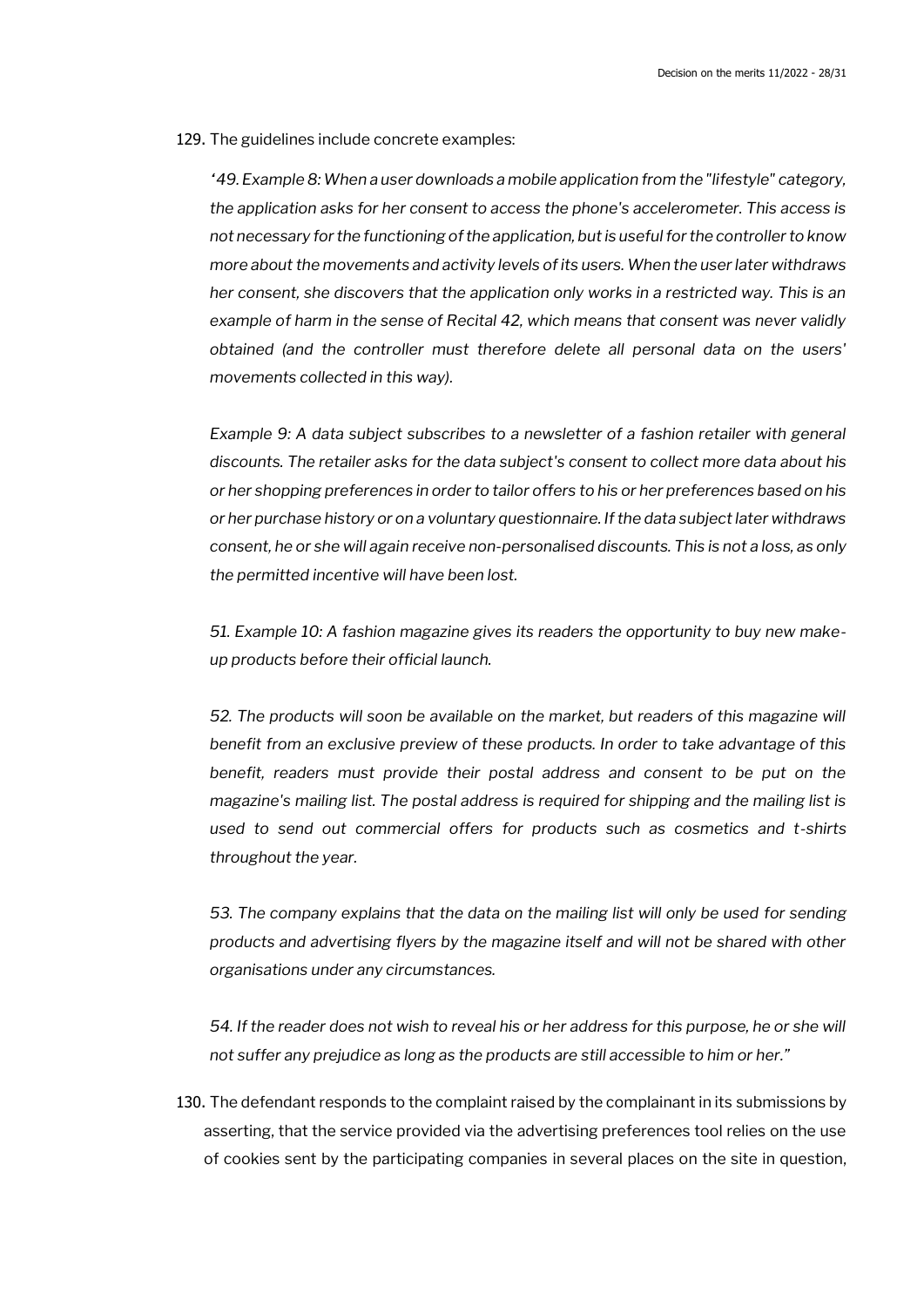and that if the user does not wish to receive cookies, then he or she should not use the service. More specifically, it states in its submissions (p19):

• *"The very first page of the YOC website (the one from which you can choose a country and language), contains a link entitled "How does this website work?", which leads to a page which states:*

*"When using the control tool function, small text files called "cookies" are used by many of the companies listed to check your current status and make the choice you wish to make. These files are essential to this feature and help identify errors in its functionality. If you wish to ensure that these cookies are not used, please see our top five tips for more details on how to manage cookies in your browser's privacy settings. However, if you do so, the monitoring tool will no longer work effectively" (exhibit 9 - pages 1 and 2).*

• *The terms and conditions governing the use of the YOC Website and the YOC Tool state that:*

*"In order to use the YourOnlineChoices website, it is necessary for each of the participating companies to place a cookie on your web browser (the preference cookie) so that we can remember your selections. Information about cookies is available in our privacy policy:* [… ]. *If you use the YourOnlineChoices website with a different computer or browser, or if you delete/delete your cookies, we will not be able to remember your preferences. You will have to return to the YourOnlineChoices website to select your preferences again. In addition, the YourOnlineChoices website will not function properly if your browser is set to block cookies, as your preferences cannot be saved without the use of the preference cookie" (exhibit 9 - page 3).*

• *The "Protecting your privacy" page states:*

*"This website covers the European Union/European Economic Area (EU/EEA), as well as Switzerland and Turkey and includes an easy-to-use feature (which any user can access from any of the listed countries) that will disable online behavioural advertising for users (of participating companies) who choose to do so [...] Please note that disabling cookies for this purpose will prevent the control tool from working*."

131. The Litigation Chamber notes that the user is therefore well informed of the fact that the use of these preference cookies is necessary for the functioning of the site, and that the site imposes on him/her the choice between accepting this system or not using the website. The Chamber underlines that this reasoning can only be followed insofar as the cookies are strictly necessary, as they do not require the user's consent. In this case, the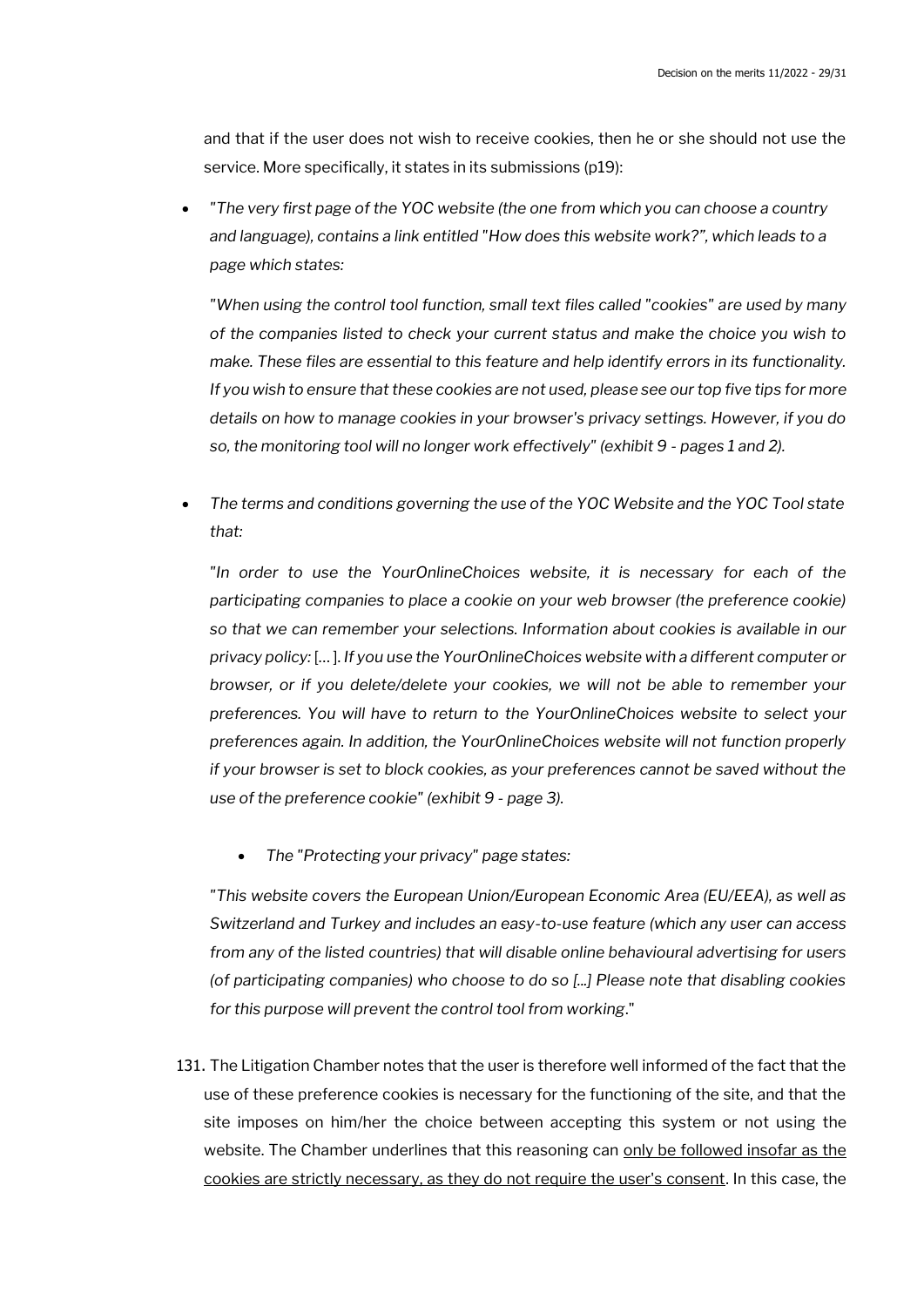processing is not based on consent, but on the legitimate interest of the data controller (article 6(1)(f) of the GDPR).

- 132. Conversely, this reasoning must be rejected in cases where the cookies are not strictly necessary. Indeed, the user must be able to accept or refuse, for each application and each website, the deposit of non-functional cookies without constraint, pressure or external influence. This requirement implies, in particular, that the user may not be denied certain services or benefits on the grounds that he or she has not consented to the use of nonfunctional cookies. A user who refuses a cookie requiring consent must be able to continue to benefit from the service, such as access to a site.
- 133. In this case, as the cookie in question is strictly necessary, the complainant's complaint cannot be upheld. There is therefore no breach of article 6(1)(a) of the GDPR in relation to the practice of "cookie walls."
- 134. In view of the importance of transparency regarding the decision-making process of the Litigation Chamber and in accordance with Article 100, §1, 16° of the DPA Act, this decision is published on the website of the Data Protection Authority. In view of the previous publicity surrounding this case, as well as the general interest to the public, the Litigation Chamber has decided not to delete the direct identification data of the parties and persons mentioned, whether natural or legal persons.